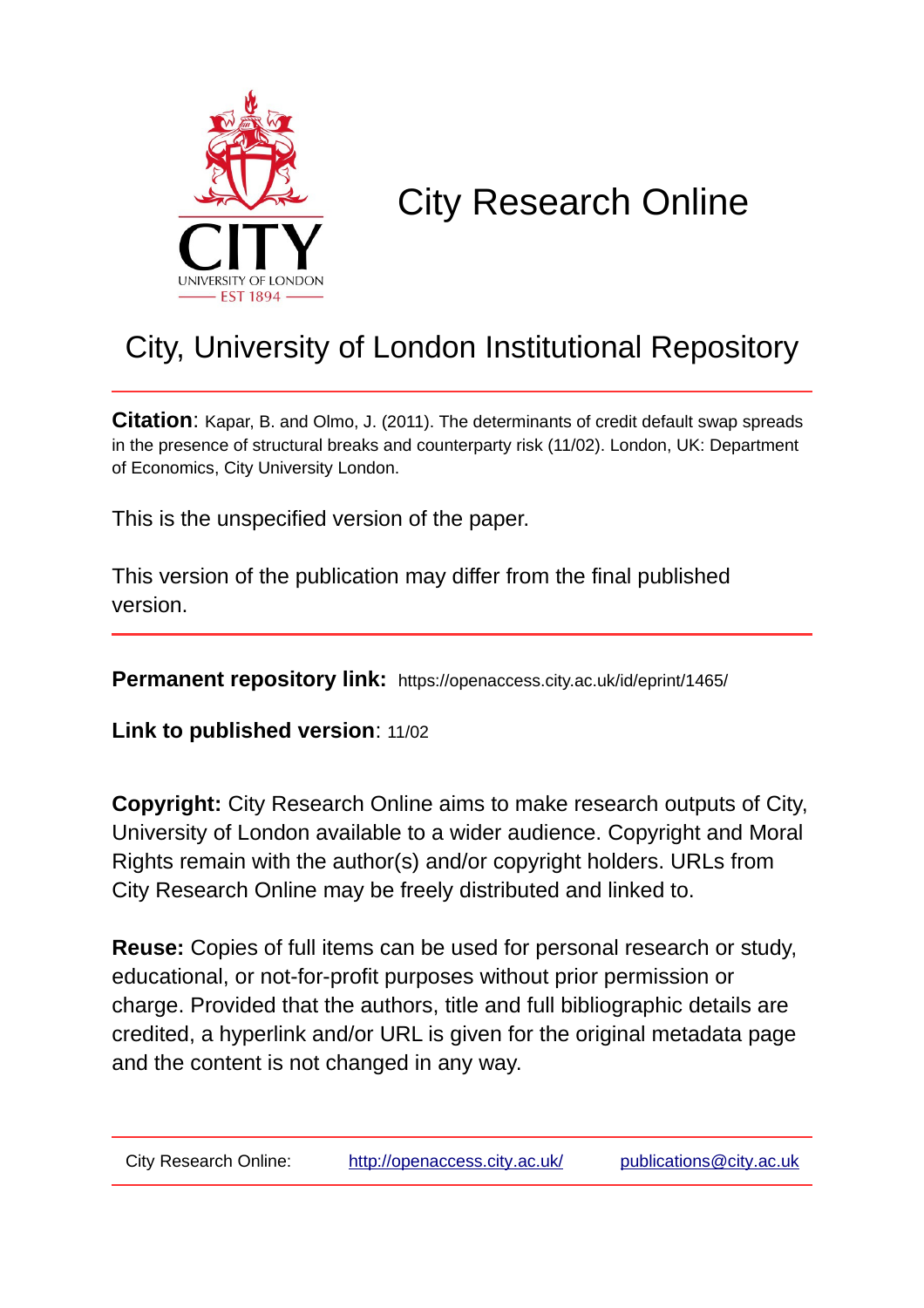

## **Department of Economics**

### **The Determinants of Credit Default Swap Spreads in the Presence of Structural Breaks and Counterparty Risk**

Burcu Kapar City University London

Jose Olmo1

Centro Universitario de la Defensa and City University London

**Department of Economics Discussion Paper Series No. 11/02**



<sup>1</sup> Department of Economics, City University London, Social Sciences Bldg, Northampton Square, London EC1V 0HB, UK. Email:j.olmo*[@city.ac.uk](mailto:i@city.ac.uk)*. T: +44 (0)20 7040 4575 F: +44 (0)20 7040 8580.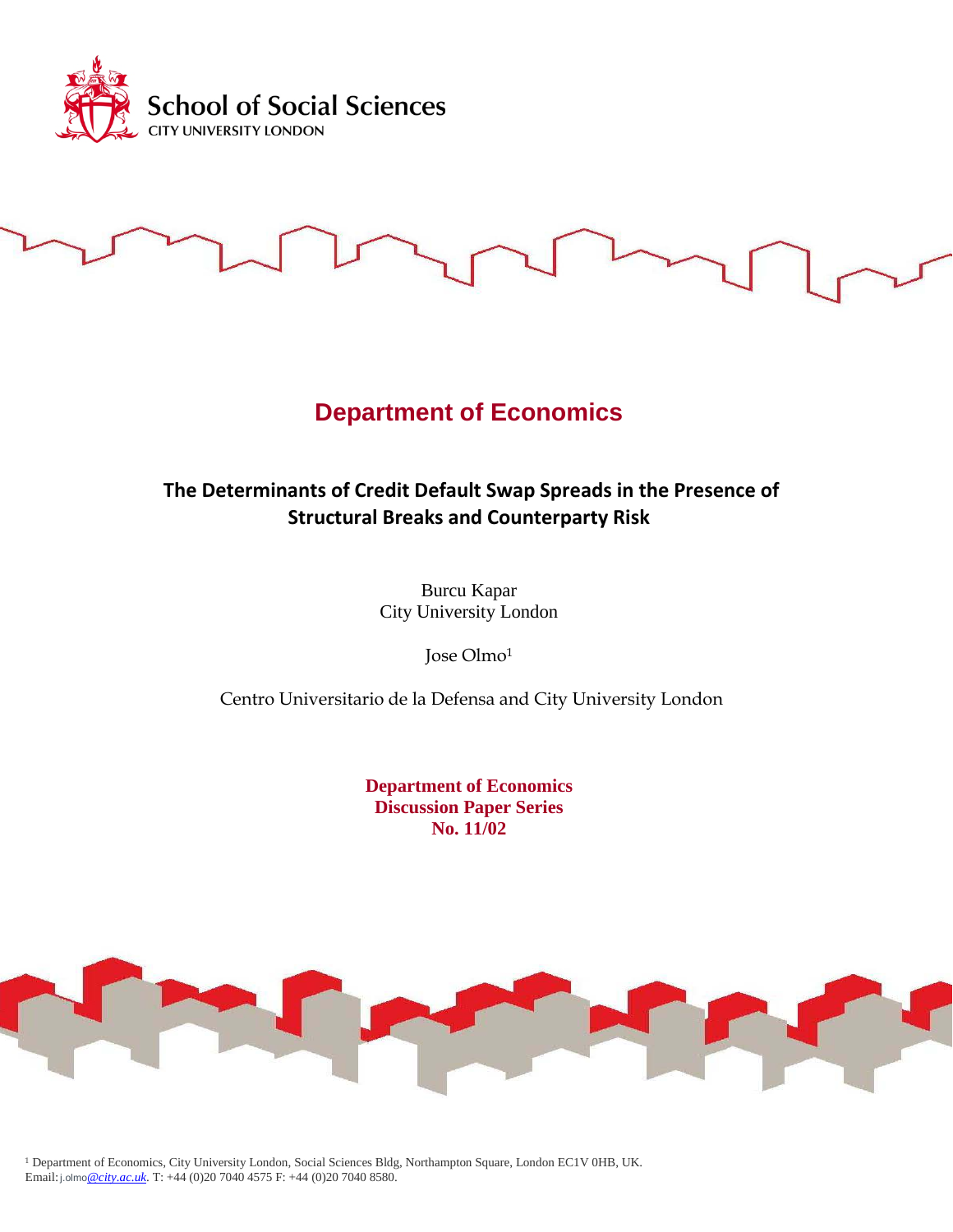# **The Determinants of Credit Default Swap Spreads in the Presence of Structural Breaks and Counterparty Risk**

Burcu Kapar, City University London

Jose Olmo\*, Centro Universitario de la Defensa and City University London

#### **ABSTRACT**

By investigating the determinants of CDS spreads on European contracts before and after the recent crisis we observe significant differences in the explanatory power of market and firmspecific variables. Before the crisis, the underlying credit risk in the overall CDS market is sufficient to explain credit risk. During the crisis investors have a differing view on the risk of financial and non-financial contracts; whereas non-financial CDS contracts reflect the credit risk of the counterparty, financial contracts do not. Our results suggest that in case of default of financial firms, investors expect the government to intervene to alleviate credit risk of the counterparty and fears of systemic risk.

*Keywords*: Co-integration; Counterparty Risk; Credit Default Swaps; Credit Risk; iTraxx Index

<sup>\*</sup>Corresponding author: Jose Olmo, Economics Department, City University London. Northampton Square, EC1V0HB. E-mail: [j.olmo@city.ac.uk](mailto:j.olmo@city.ac.uk) an[d jolmo@unizar.es](mailto:jolmo@unizar.es)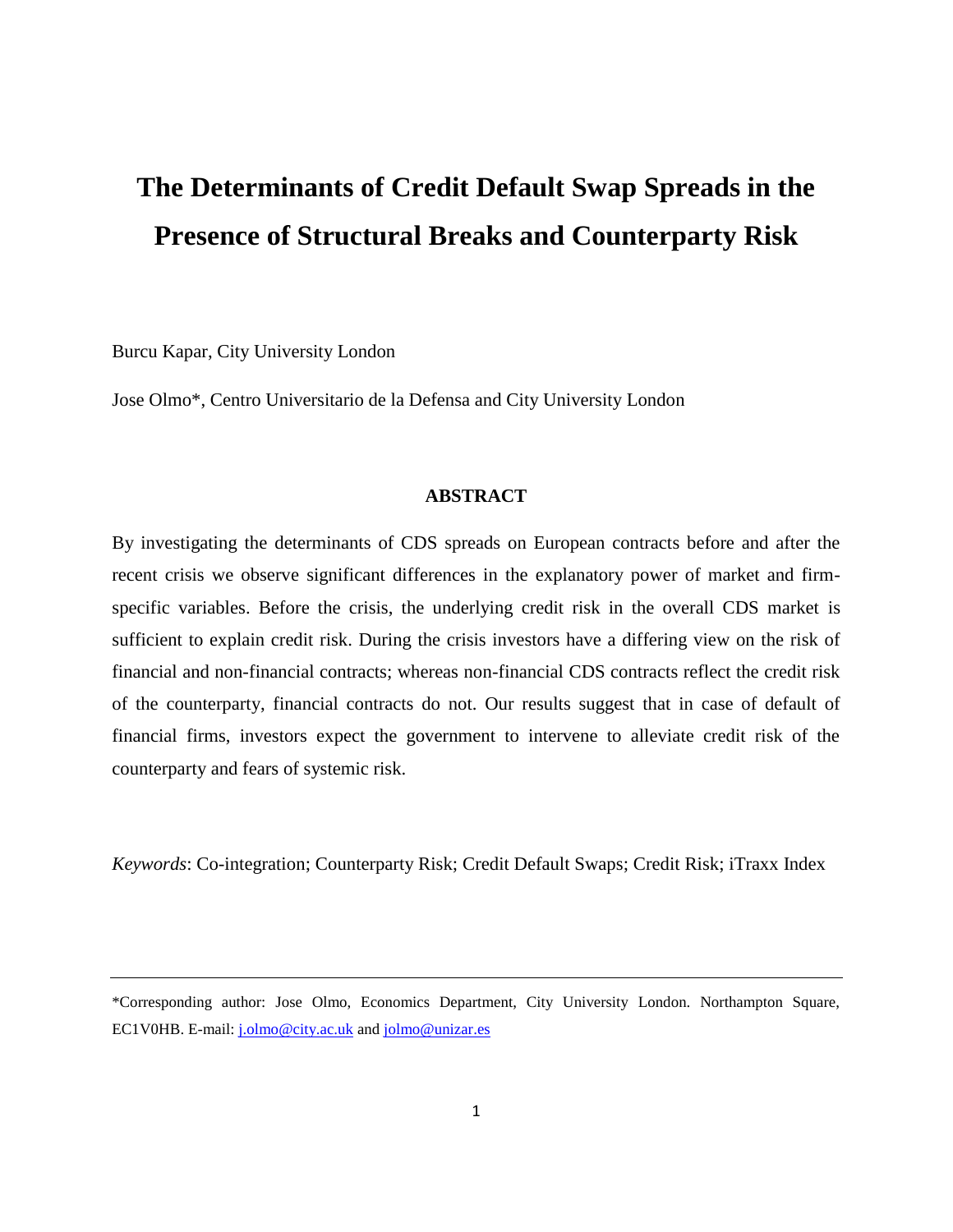#### **I. INTRODUCTION**

Bond markets have been traditionally regarded as appropriate indicators to evaluate the creditworthiness of a borrower. The risk underlying these bonds is observed in the spread between the risky and risk free bond yields. Empirical models motivated from structural form equations describing fixed income prices have been used to explain variation on bond spreads. Collin-Dufresne et al. (2001) and Avramov et al. (2007) are within this group of articles. These authors use in particular, the risk free rate, volatility and leverage.

The illiquidity of bond markets and the choice of appropriate measures to proxy the risk free bond rate make the bond spread not very suitable to analyze credit risk at high (monthly, daily) frequencies. Recently, the interest has shifted to studying credit risk indirectly by looking at derivative markets, in particular Credit Default Swap (CDS) contracts. A CDS is an insurance agreement between a protection buyer and a seller written on the default risk of a reference entity or obligation. Under the agreement, the buyer makes periodic payments to the seller until the occurrence of the credit event or maturity, and if a credit event occurs the seller compensates the buyer with the amount that is equal to the difference between the par value and recovery of the reference obligation**.**

The study of CDS spreads for gauging credit risk can be theoretically and empirically motivated. As documented by Blanco et al. (2005) and Zhu (2004), CDS and bond spreads converge to each other in the long run but there are significant differences between each other in the short run. These differences are due to the higher liquidity of the CDS market that is able to reflect changes in market conditions faster than bond spreads. Also, in contrast to bond prices CDS contracts are standardized products designed to reflect credit risk of the reference entity.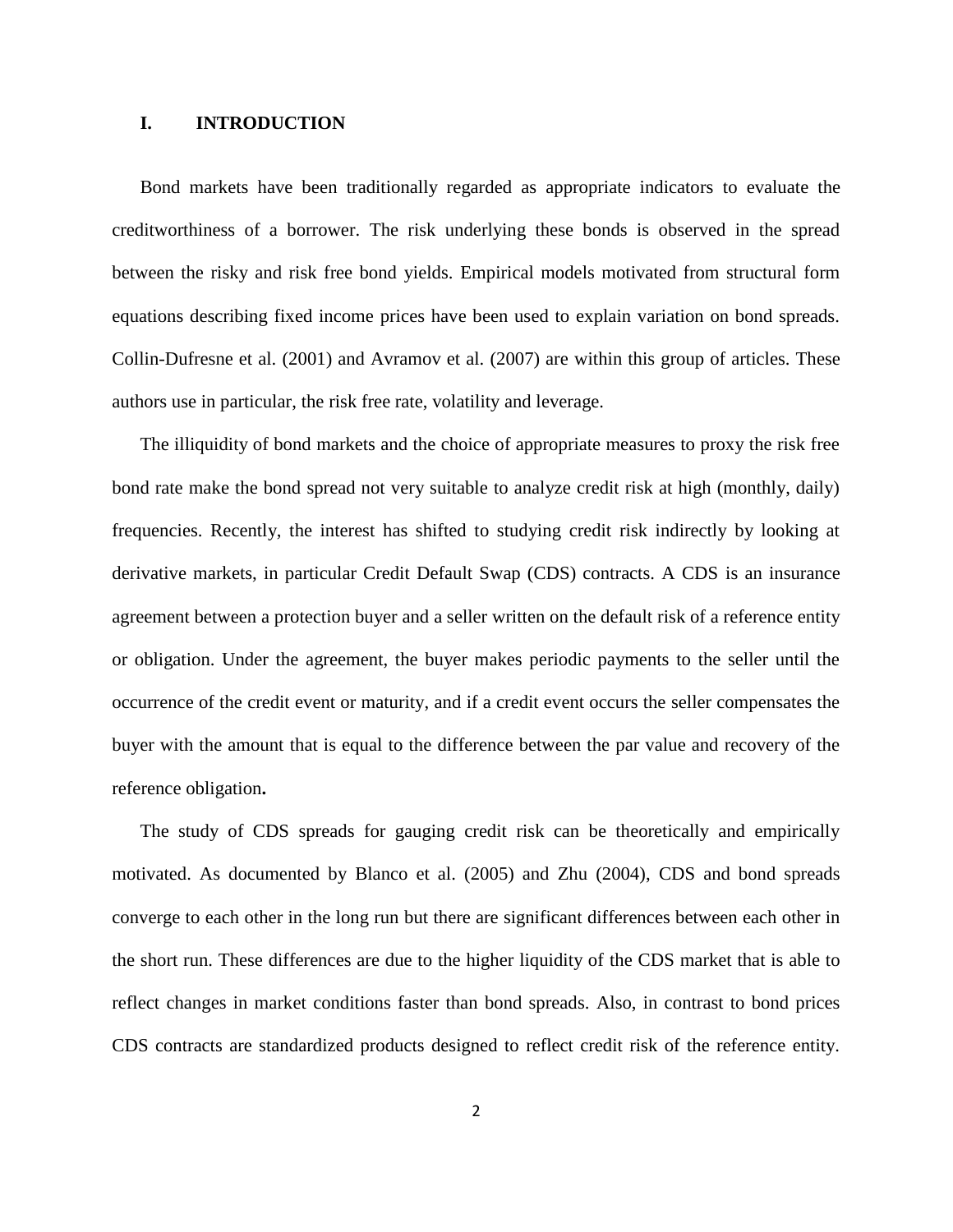Bond prices, on the other hand, differ depending on the characteristics of the bond, the structure of coupon payments or the maturity of the debt.

Aunon-Nerin et al. (2002) is one of the first studies that concentrates on CDS spreads to explain credit risk. These authors, following the structural model approach as in Collin-Dufresne et al. (2001), use market variables as well as credit ratings and explain 82% of variation in CDS spreads. The choice of explanatory variables for the analysis of credit risk from CDS spreads is also an important issue highly debated in the empirical literature. Thus, Benkert (2004) describes CDS spreads by mainly concentrating on volatility measures. This author observes that the effect of option-implied volatility is higher on CDS spreads compared to the effect of historical volatility, that is, forward-looking measures of risk have a higher impact on CDS prices than historical measures. Further to Benkert (2004), Cao et al. (2006) conclude that the relation between option-implied volatility and CDS market is especially stronger when CDS spreads are more volatile, the rating of the reference entity is low and options are more liquid. Zhang et al. (2009) mainly investigate the relationship between equity return and CDS market and specifically explore the effect of stochastic volatility and jumps on CDS spreads. By calculating historical volatility from equity return data and the contribution of the jump using high frequency data, their results imply that volatility risk can alone explain 50% of CDS spread variation, while jump risk can predict 19% of the variation.

Greatrex (2009) sheds important doubts on the conclusions derived from the analysis of CDS spreads in levels obtained in other articles, the reason being the existence of spurious regression analyses that invalidate any statistical inference; Greatrex (2009) proposes instead the analysis of changes on CDS spreads. By generating a rating based index based on CDS spreads and a structural form model incorporating market variables, this author explains 35% of variation in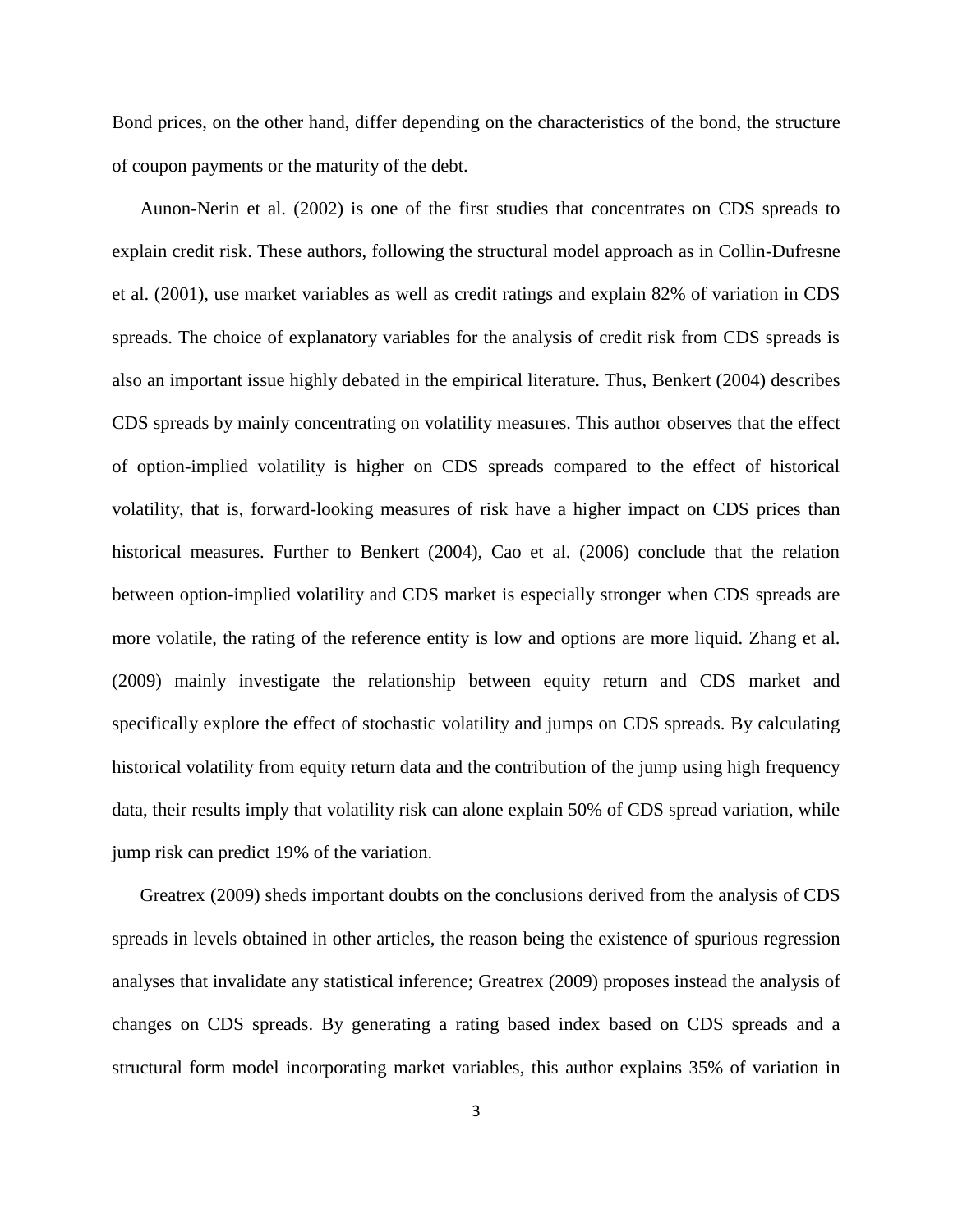CDS spread changes. Ericsson et al. (2009) also analyze CDS spreads in levels and changes using structural form variables. These authors explain 23% of variation in CDS spread changes and up to 70% of variation in CDS spread levels.

Although there are many studies on the credit risk of the reference entity, there are not many on the credit risk of the protection seller. The analysis of this risk (counterparty risk) gains importance when the seller cannot fulfill its obligations under the occurrence of default of the reference entity. Some of the theoretical studies incorporating the effect of counterparty risk when pricing CDS contracts are Jarrow and Yu (2001), Hull and White (2001) and Yu (2007). To the best of our knowledge, the only empirical work on analyzing this effect is Arora et al. (2010). Further, since the financial crisis of 2007-2009 counterparty risk has become more apparent due to the collapse of the main counterparties such as Bear Sterns, Lehman Brothers and the bailouts of many other financial institutions. CDS contracts have been observed to amplify and spread uncertainty in the financial sector by reducing investors' confidence and also leading to financial contagion due to interconnectedness of the main counterparties. This is the reason why understanding the dynamics of credit spreads on these markets is now more important than ever as this financial derivative has played a critical role in the unfolding of the financial crisis.

The aim of this study is to find the drivers of credit risk by analyzing credit default swap spreads from April 2005 to November 2010. To do this we consider counterparty risk and a CDS market index (iTraxx Europe), that plays the role of the market portfolio in the standard asset pricing models, in addition to the variables considered so far in the literature. We also explore the analysis of CDS spreads not only in levels but also in changes using appropriate econometric techniques for each series. The main contributions of this study can be summarized as follows.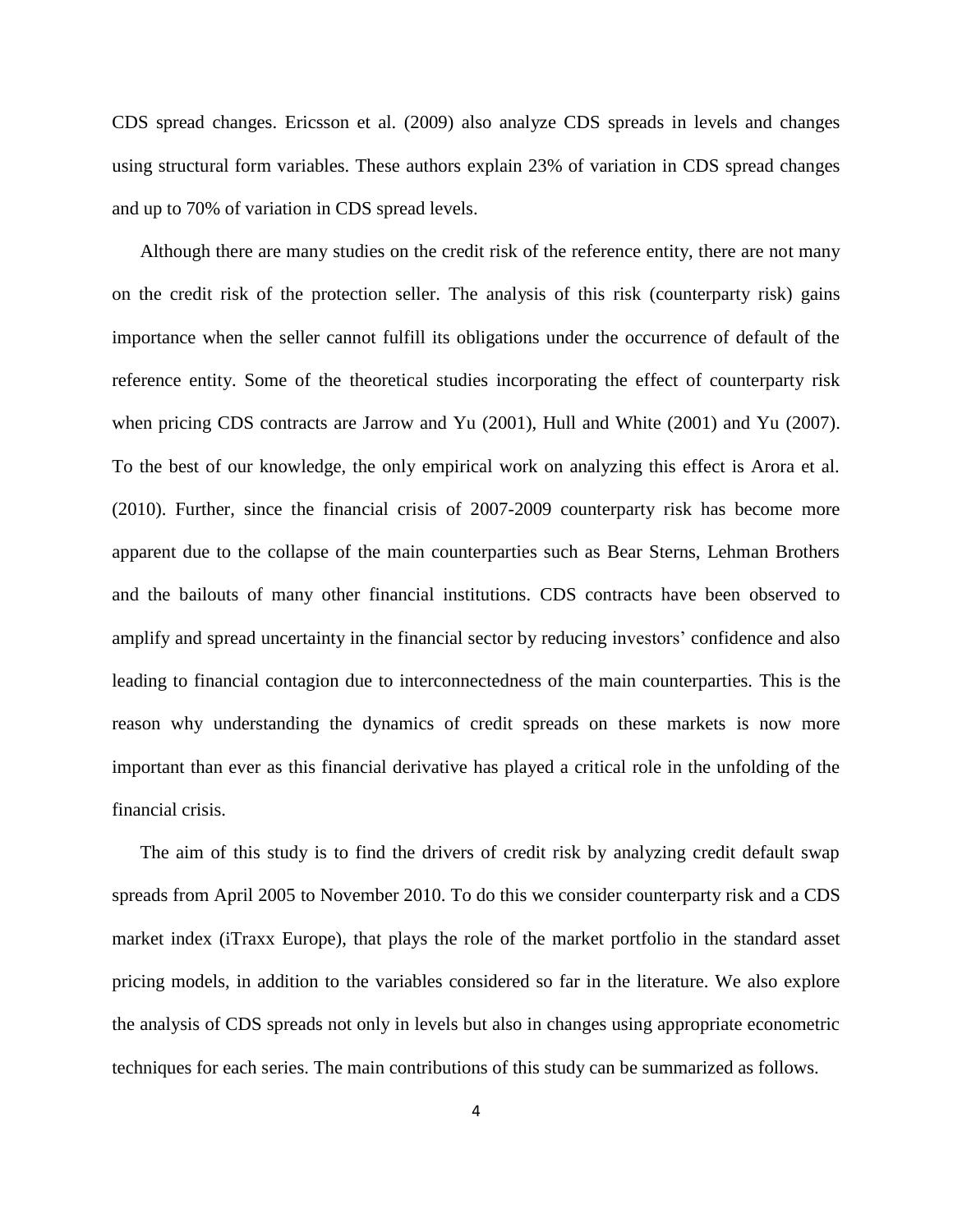First, we aim to compare the explanatory power of firm-specific versus market variables on credit risk. In the literature, only Blanco et al. (2005) analyze both bond and CDS spreads from this perspective. Their results indicate that CDS spreads are more sensitive to firm-specific variables, whereas bond spreads are affected by market variables. Different from this study, our sample involves data from both early stages of the CDS market and the recent financial crisis period. This enables us to investigate the effect of potential breaks in the dataset and see how the recent financial turmoil has changed the way that credit risk is priced in the CDS market. The empirical analysis indicates that before the crisis market variables are sufficient to explain credit risk. In contrast to most of related literature, our study also contemplates the iTraxx index for pricing CDS spreads. Our study reveals that this index, that reflects general market conditions in the European CDS market, is the most important variable for explaining single CDS contracts. However, the outlook completely changes after the crisis. We observe that financial and nonfinancial firms behave in a very different way. In particular, for the non-financial contracts in our study is it the variables describing the features of the underlying entity (firm-specific variables) as well as counterparty risk what really explain credit risk. For the financial contracts, on the other hand, both market and firm-specific variables lose their predictive power to describe credit risk.

Second, we explicitly analyze the effect of counterparty risk when pricing CDS contracts. As mentioned before, CDS spreads also carry counterparty risk as it is likely that CDS sellers can also default and not fulfill their obligations. Arora et al. (2010) use contemporaneous CDS transaction prices and quotes from fourteen dealers selling CDS on the same reference entity. They consider CDS spread of counterparty as a proxy for the counterparty risk. They find that counterparty risk is priced in the CDS spreads written on non-financial firms, but not on the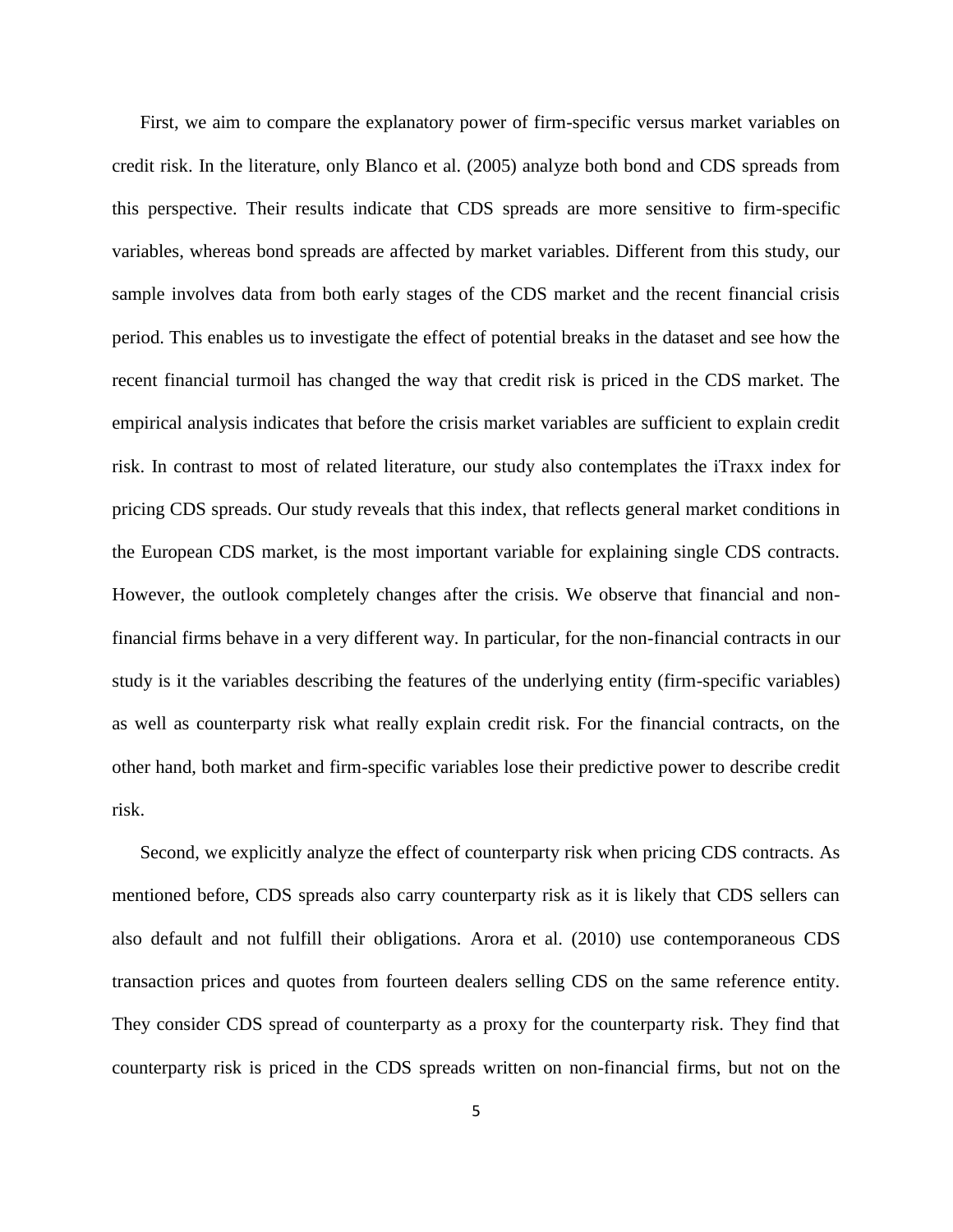financial ones. These authors also observe that the effect of counterparty risk on CDS spreads increases after the collapse of Lehman Brothers. In contrast to these authors we use a different proxy for gauging the influence of the counterparty. Our aim is to answer the following two research questions: Is counterparty risk reflected in CDS prices or the spread is a pure indicator of default risk of the reference entity? Is the effect of counterparty risk on CDS contracts higher after the break produced by the financial crisis? Our findings indicate that before the structural break occurred in each CDS contract counterparty risk is ignored. However, after the crisis, counterparty risk has started to be priced in all contracts except those on financial companies.

Third, we correct an important technical oversight in this literature that considers standard ordinary least squares (OLS) dynamic regressions to describe CDS spreads in levels, see for example Aunon-Nerin et al. (2002), Benkert (2004), or Ericsson et al. (2009). These authors report the coefficient of determination  $(R^2)$  to gauge goodness of fit measures for dynamic regression models in levels. All these authors claim to explain over 90% of variation in CDS spread level. However, the CDS spreads in levels are usually modeled as a unit root process, and as such, these processes have a variance that increases to infinity invalidating, in general, statistical analyses and conclusions based on the  $R^2$ . To avoid spurious regressions, we analyze CDS spread in levels under a co-integration framework, and also make allowance for the presence of a break to account for possible regime or level shifts in the long run relationship. We conclude that the iTraxx Europe and VIX index for the market variables, and the implied volatility and stock price for the firm-specific variables are co-integrated with CDS spreads.

The remainder of this paper is organized as follows. In Section II, we describe the dataset, present our explanatory variables and their expected relationship with CDS spreads. In Section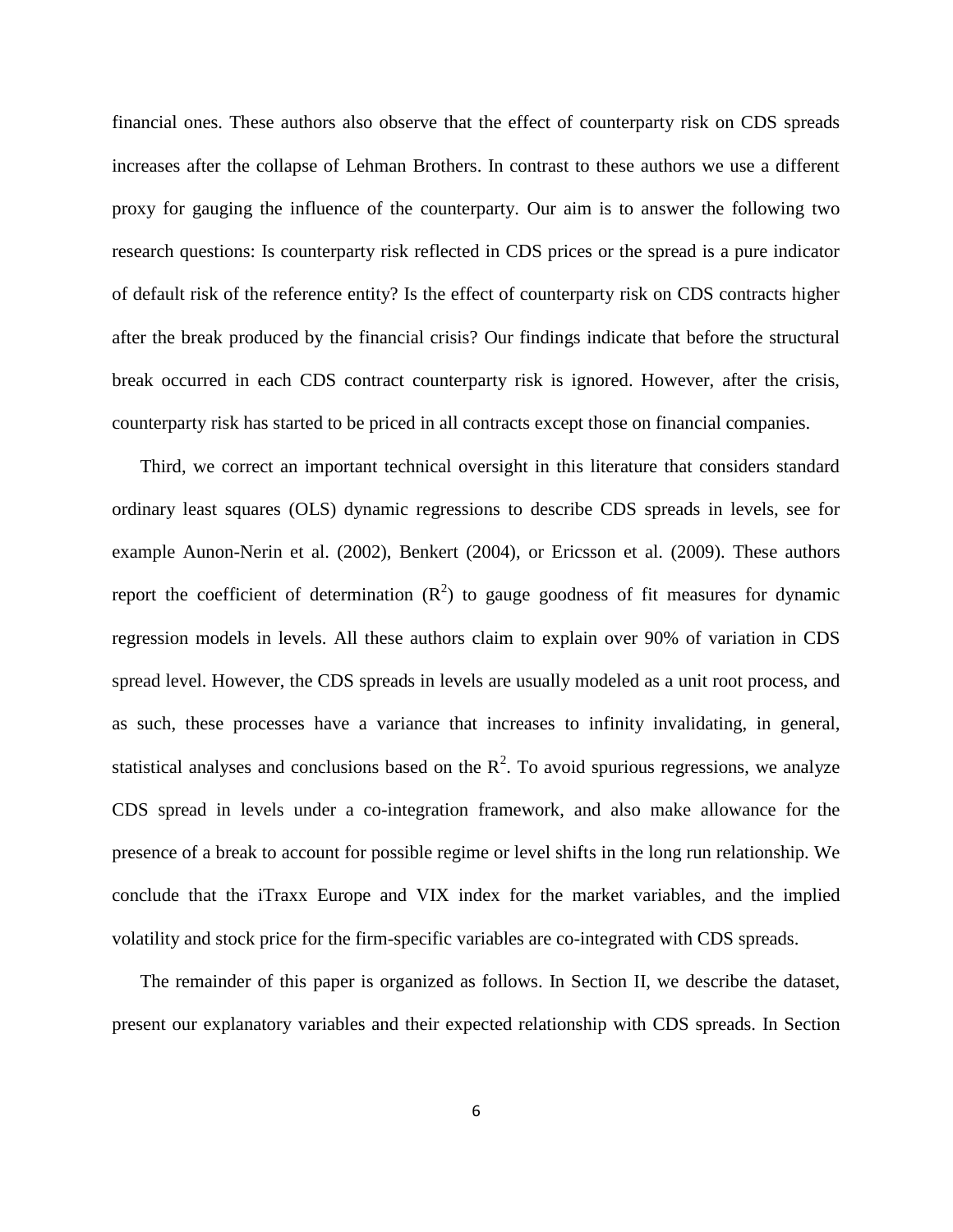III, we explain the econometric methodology followed in this study and report our findings on CDS spread analysis. Section IV concludes. An appendix collects tables and figures.

#### **II. THE DETERMINANTS of CDS SPREADS**

This section introduces the dataset used for our empirical analysis; it describes the determinants of CDS spreads and discusses the expected relationship between these variables.

#### **A. CDS Data**

In this study, monthly mid quotes of CDS spreads are obtained from Bloomberg which is one of the leading financial data providers. In particular we consider the contracts with the following specifications: senior debt, EURO currency, quarterly premium payment, and five year maturity. The contracts with five year maturity are chosen specifically as it is by far the most commonly traded tenor which leads to the most liquid contracts. The dataset in this study covers the period April 2005 to November 2010. We have selected this period for two reasons: First, CDS market is more mature compared to the beginning of the twenty first century, and second, after experiencing tremendous growth the market started to shrink in 2008 due to the financial crisis all over the world. Therefore, this sample period is ideal to investigate the existence and effect of structural breaks in individual contracts and estimate potential different models for both volatile and tranquil periods. As one of the main aims of this study is to investigate the effect of counterparty risk on CDS spreads, we use data of CDS contracts sold by HSBC Bank PLC which is one of the major counterparties in the CDS Market. The data sample is obtained from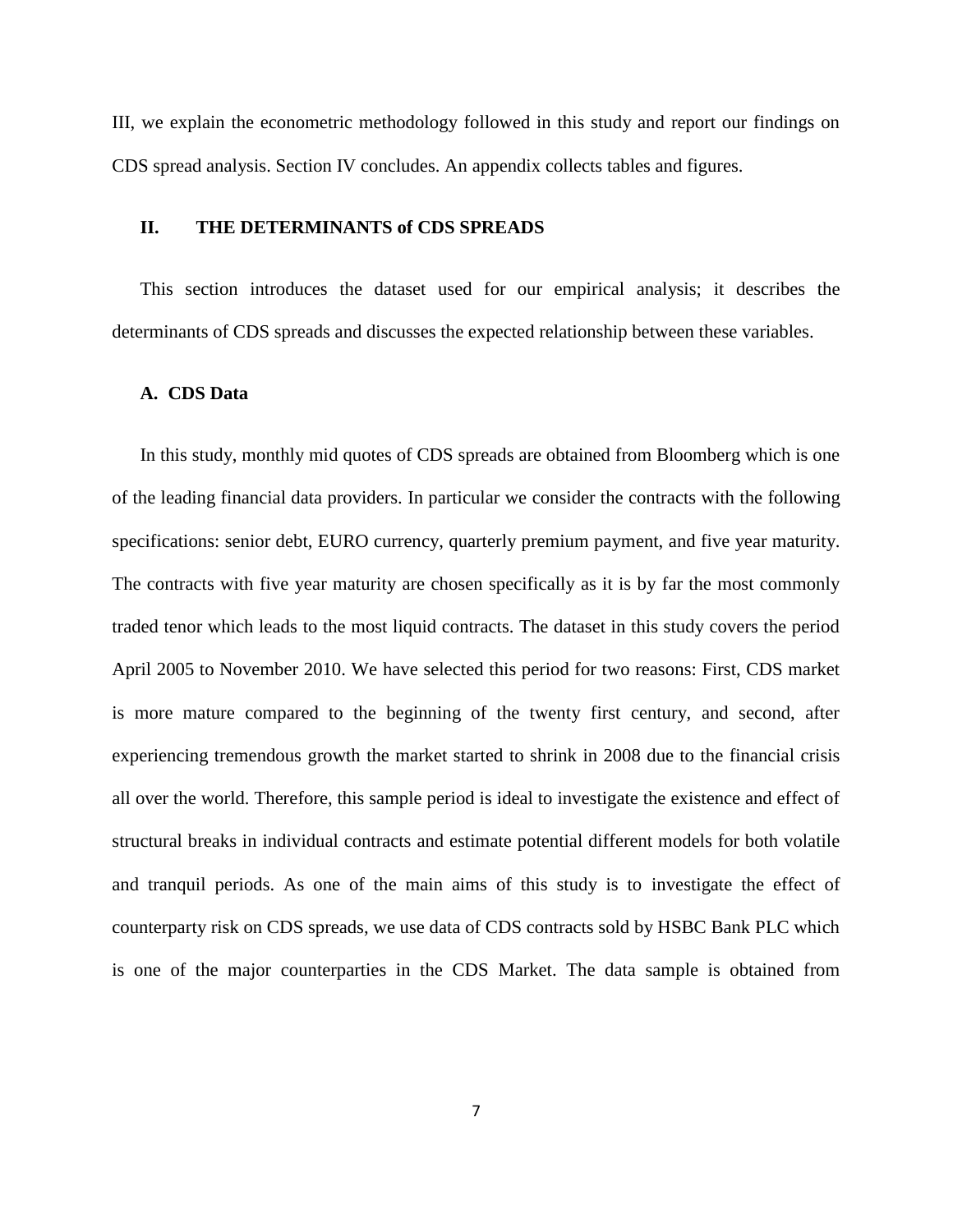Bloomberg HSBC page which displays CDS quotations on contracts that are priced and sold by  $HSBC Bank<sup>1</sup>$ .

As we believe that analyzing individual contracts from different sectors will give us more reliable results than pooling the data or taking the average of coefficients as done in the literature, we select for our analysis ten firms representative of the main sectors of economic activity in Europe. The choice of these companies is due to their relative importance in explaining the performance of the sector and data availability. The name of the firms and their corresponding industry information are listed in Table 1. We have two groups in our dataset: Aviva and Deutsche Bank are grouped as financial firms and the other eight firms are grouped as non-financial ones.

#### Table 1

| <b>Reference Entity</b>    | <b>Sector</b>          | Group         |
|----------------------------|------------------------|---------------|
| Aviva PLC                  | Financials-Insurance   | Financial     |
| Bayer AG                   | <b>Pharmaceuticals</b> | Non-Financial |
| <b>BMW AG</b>              | Automotive             | Non-Financial |
| Deutsche Bank              | Financials-Bank        | Financial     |
| Imperial Tobacco Group PLC | <b>Tobacco</b>         | Non-Financial |
| Philips Electronics N.V.   | Technology             | Non-Financial |
| Tesco PLC                  | Retail                 | Non-Financial |
| Total S.A.                 | Energy                 | Non-Financial |
| Vinci PLC                  | Construction           | Non-Financial |
| Vodafone Group PLC         | Telecommunications     | Non-Financial |

**List of Reference Entities in the Dataset**

 $\overline{\phantom{a}}$ 

<sup>&</sup>lt;sup>1</sup> Ideally, this analysis should include data provided by other CDS dealers, and not only HSBC. Unfortunately, only data on CDS spreads traded by HSBC and Royal Bank of Scotland (RBS) are made public in Bloomberg. Since data on RBS CDS spreads have a significant amount of missing observations, we choose to work only with CDS spreads on HSBC Bank.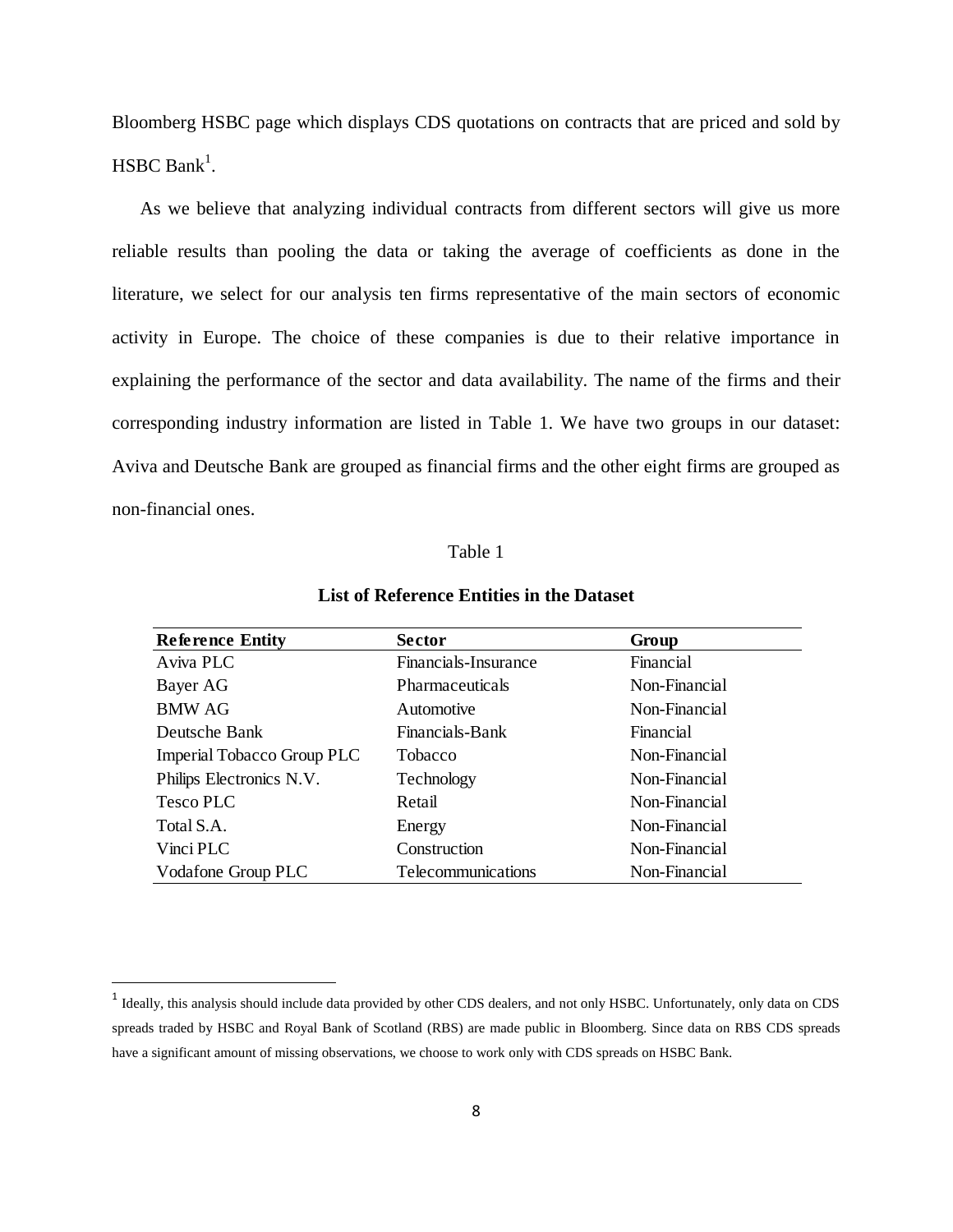### Figure 1



#### **CDS Spreads of Reference Entities Over Time**

Figure 1 presents CDS spread levels of the contracts from April 2005 to November 2010 chosen for this study. All CDS spreads began to rise sharply due to the signals of the sub-prime mortgage crisis in the second half of 2007. At the end of 2008 and beginning of 2009 they made peaks when many collapses and bailouts in financial markets took place. At the end of 2010, CDS spreads are much lower than at their peak values but still vulnerable to financial shocks.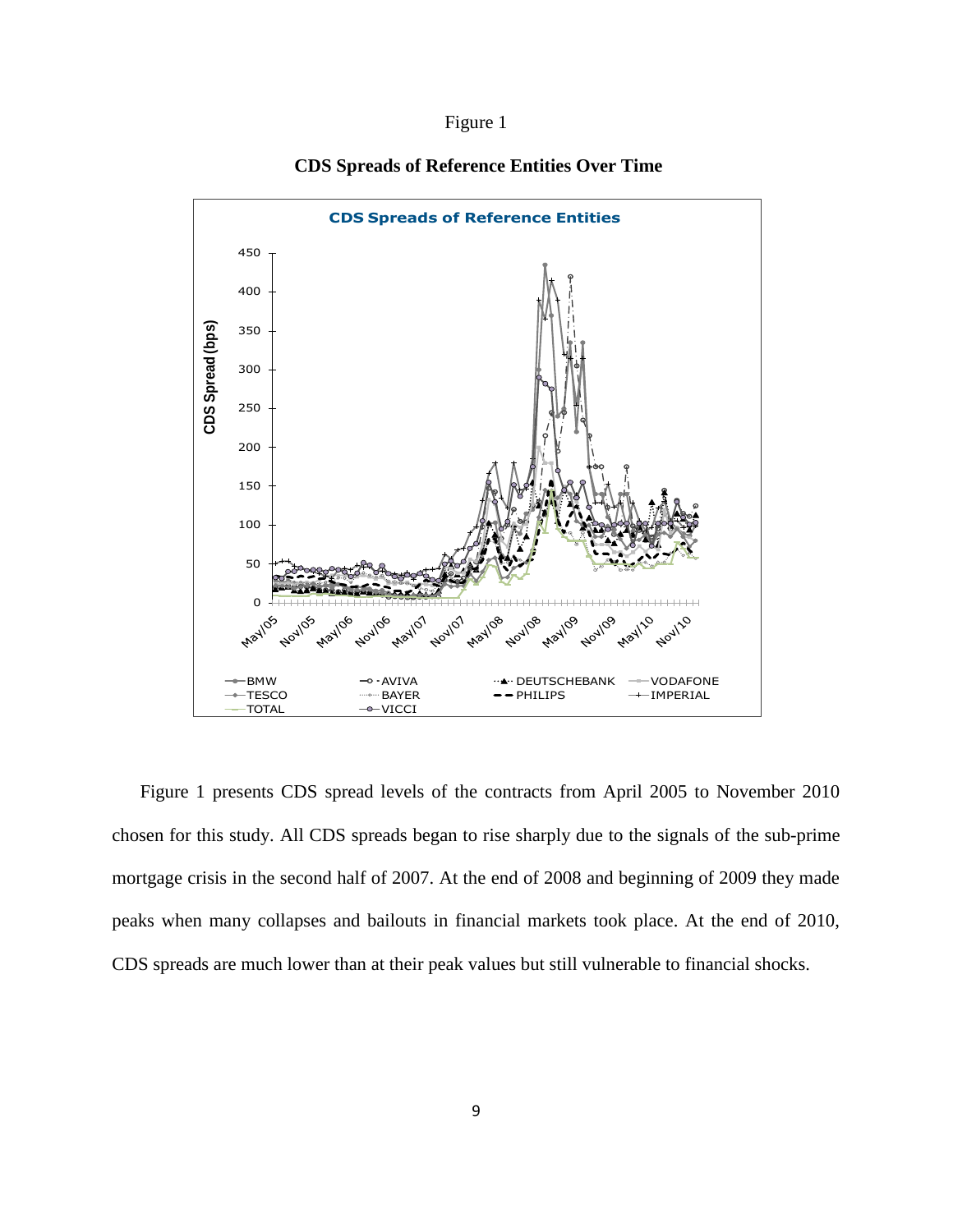|                           | <b>AVIVA</b>  | <b>BAYER</b> | <b>BMW</b>    | <b>DEUTSCHE</b><br><b>BANK</b> | <b>IMPERIAL</b> | <b>PHILIPS</b> | <b>TESCO</b> | <b>TOTAL</b> | <b>VICCI</b>  | <b>VODAFONE</b> |
|---------------------------|---------------|--------------|---------------|--------------------------------|-----------------|----------------|--------------|--------------|---------------|-----------------|
| <b>CDS</b> Spread Level   |               |              |               |                                |                 |                |              |              |               |                 |
| Mean                      | 86            | 48           | 88            | 61                             | 115             | 51             | 52           | 35           | 89            | 67              |
| <b>Standard Deviation</b> | 85            | 26           | 95            | 46                             | 97              | 31             | 40           | 31           | 60            | 44              |
| Range                     | 7 to 420      | 15 to 145    | 9 to 435      | 9 to 155                       | 30 to 415       | 14 to 160      | 8 to 145     | 7 to 145     | 29 to 290     | 23 to 200       |
| <b>CDS</b> Spread Change  |               |              |               |                                |                 |                |              |              |               |                 |
| Mean                      | 1.57          | 0.37         | 1.05          | 1.42                           | 0.72            | 0.41           | 0.86         | 0.72         | 1.05          | 0.83            |
| <b>Standard Deviation</b> | 39            | 12           | 47            | 22                             | 38              | 14             | 11           | 13           | 25            | 19              |
| Range                     | $-115$ to 175 | $-35$ to 43  | $-160$ to 180 | $-55$ to $70$                  | $-140$ to 205   | $-55$ to 40    | $-35$ to 42  | $-50$ to 55  | $-105$ to 115 | $-60$ to 73     |

#### **Descriptive Statistics of CDS Spreads of Reference Entities**

As observed in Table 2, cross-sectional variation in CDS spreads over the period is also remarkably high. Although the minimum spread is only 7 basis points (bps) for Aviva and Total, the maximum spread level recorded is 435 bps (BMW). The average spread ranges from a low of 35 bps for Total to a high of 115 bps for Imperial. An indicator of volatility, standard deviation, is varying between 26 bps (Bayer) and 97 bps (Imperial). The descriptive statistics of CDS spreads also reveal that Imperial and BMW are relatively riskier than other reference entities since they have the highest mean and standard deviation. The reasons behind this conclusion are that a higher spread is viewed as higher credit risk of the underlying entity, and high standard deviation is an indicator of high volatility and hence of high default risk.

#### **B. Explanatory Variables and Their Relationship with CDS Spread**

Credit Default Swaps are usually priced using two different approaches. For reduced form models default is the outcome of a random jump process and is regarded as an unpredictable event. For structural form models, the asset value of a company is assumed to be consisting of equity and a zero coupon bond; default occurs if the value of the firm's asset is less than the promised debt payment at the maturity of the debt. Risk free rate, leverage and volatility of the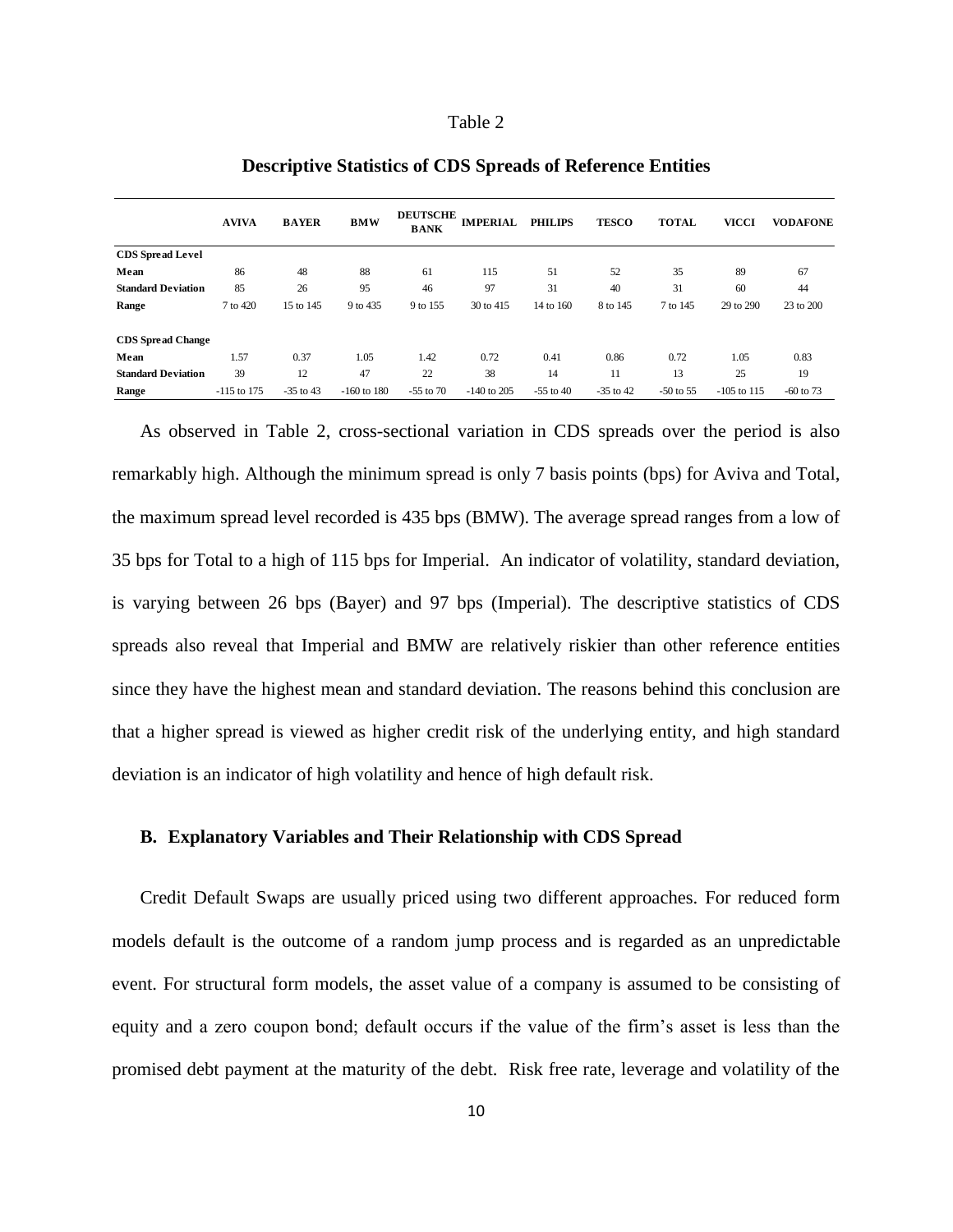asset are the main empirically tested determinants of structural form models. However, as documented in many papers, their explanatory power is empirically weak. We believe that the structural model needs adding more explanatory variables that reflect the features of CDS contracts and of general market conditions. In particular, we are interested in two sets of variables classified as market and firm-specific variables. In the next section, we will explain the variables and their theoretical relationship to CDS spreads.

#### *Firm-specific Variables*

The set of variables that we use in this group are volatility, stock price, liquidity of the contract and credit risk of the counterparty. In a similar study that investigates the effect of bond liquidity on CDS-bond basis, Nashikkar et al. (2010) use instead leverage, tangible assets and current ratio (the ratio of current assets to current liabilities) as firm-specific variables. The variables for our study are motivated as follows.

It is an empirical fact that an increase in *volatility* leads to an increase in CDS spread. The intuition for this is that since default depends on the movement of the firm value, the latter is more likely to default if its value oscillates more. As discussed before, there are mainly two types of volatility measures in the literature: historical and option-implied volatility. Whereas optionimplied volatility reflects market expectation of future volatility, historical volatility shows how volatile the asset was in the past. Benkert (2004) and Cao et al. (2006) analyze and compare the effect of these two volatility measures on CDS spread and conclude that although both have a positive relationship with CDS spreads, the effect of option-implied volatility is stronger than historical volatility. Based on previous studies and the forward-looking characteristics of optionimplied volatility, we only give place to this volatility measure in our study.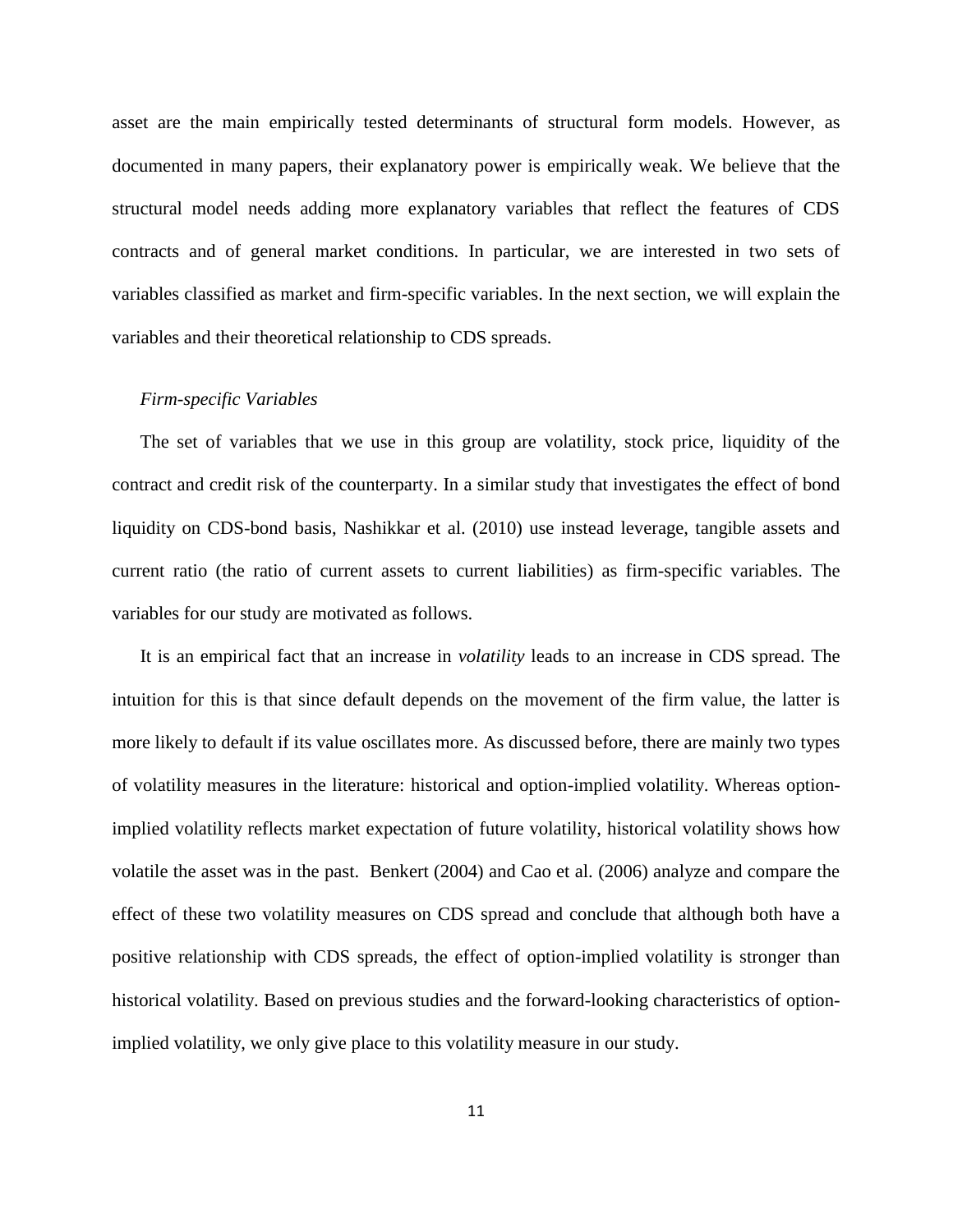*Stock price* of the firm reflects the business and financial condition of the underlying company. Thus, any negative news about the company is observed in stock prices faster than in any other variable such as rating. Further, as documented in Welch (2004), stock price is the best proxy for capturing variation in leverage. Ideally, leverage should be computed as the ratio of the book value of debt divided by the market value of equity. However, book values of debt are reported on a quarterly basis making difficult to obtain monthly measures of leverage. Instead, a valid proxy for leverage used in the literature is the stock return. A higher stock return leads to smaller leverage and an improvement on the financial condition, and hence smaller credit risk.

Another firm-specific variable is *liquidity*. Literature regarding the impact of this variable on CDS spreads is contradictory. On the one hand, since it is a derivative contract, not an asset, it is argued that CDS spreads cannot contain a liquidity premium. On the other hand, the occurrence of a large bid-ask spread is interpreted as existence of illiquidity risk. In this study, to minimize the presence of illiquidity effects, we only analyze five year contracts as they represent the most liquid segment of the market. Nevertheless, in order to accommodate any illiquidity effect in this market we consider the spread between bid-ask CDS levels as a proxy for illiquidity, see also Tang and Yan (2006). Our expectation is that an increase in illiquidity will trigger an upward movement in CDS spreads.

Another very relevant factor in our analysis is *counterparty risk.* As experienced during the financial crisis with the collapse of Lehman Brothers and the bailout of Bear Sterns, the sellers of CDS contracts are not default-free. Furthermore, it is a stylized fact that different CDS contracts written on the same reference entity have a different price, finding that we attribute to the risk of the sellers. Thus, if the seller of the contract has a higher credit rating compared to the other sellers, the corresponding CDS contract will be more expensive. Arora et al. (2010) use the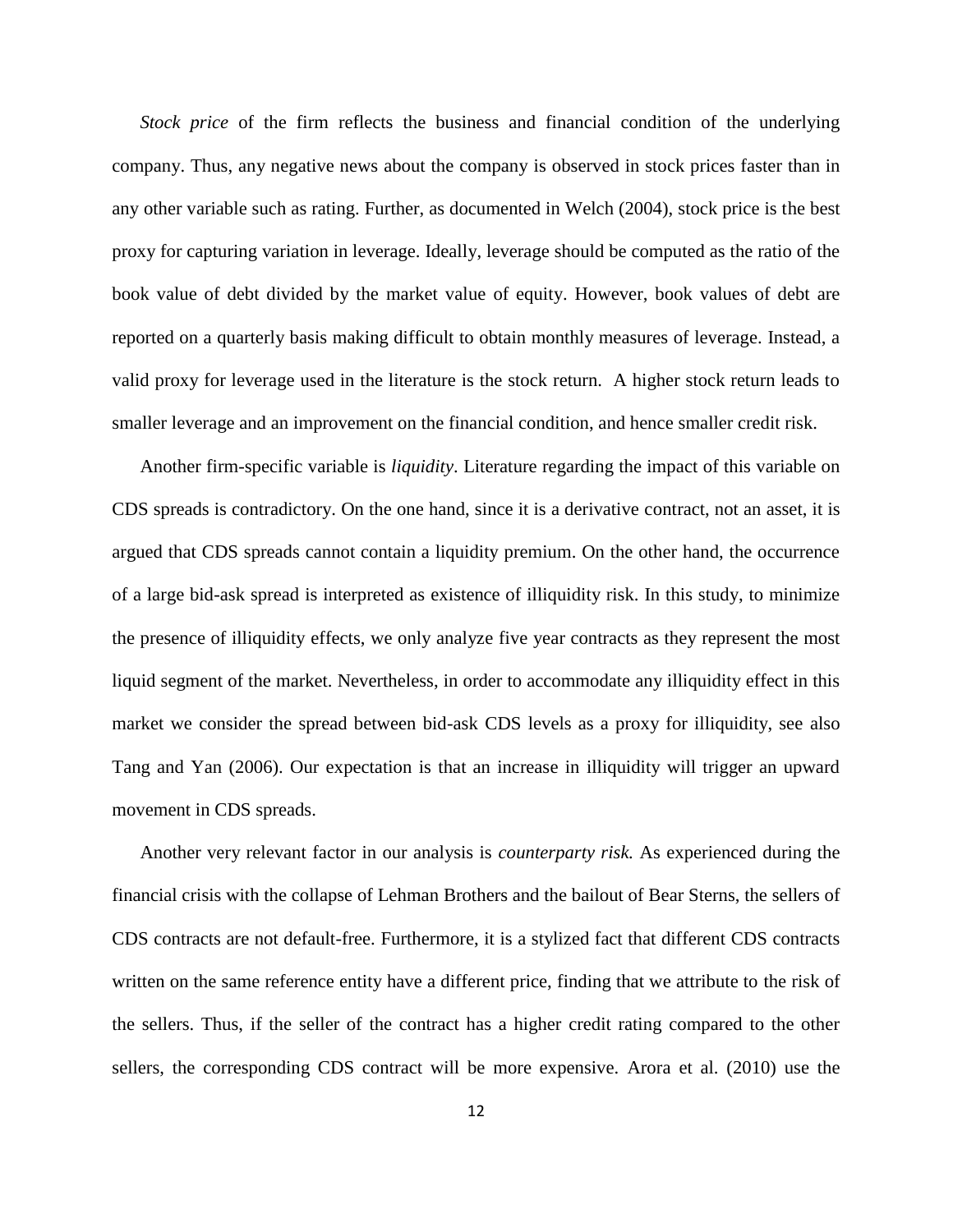spread of CDS written on the default risk of the protection seller as a proxy for counterparty risk. We believe, however, that the CDS spread of the counterparty cannot be an indicator of pure counterparty risk as it also reflects general market conditions. Considering this fact, we subtract the change in the iTraxx index from the change in CDS spread of the counterparty (HSBC Bank for our data) and use this "premium" variable as a proxy for counterparty risk. The idea is similar to standard capital asset pricing formulations based on excess returns. We expect a negative relationship between the proxy for counterparty risk and CDS spreads, that is, when credit risk of the counterparty deteriorates, investors are not willing to pay a higher premium for the contracts offered by the counterparty.

#### *Market Variables*

In the second group, consisting of market variables, we consider the risk free rate, S&P 500, iTraxx Europe and VIX indices.

The structural approach predicts a negative relationship between the interest rate and credit spreads. Collin-Dufresne et al. (2001) note that a higher interest rate should increase the riskneutral drift of the value process which reduces the probability of default and decreases spreads. In this study, we use one year Euro swap rate as a proxy for interest rate. We prefer to use swap rates instead of government bond rates, as government bonds are not regarded as benchmark for the risk free rate any more by financial markets due to illiquidity, short sale and tax considerations.

The *stock market* sentiment is also very relevant to our analysis. We include this variable as a market variable because we believe that the stock market return is one of the most relevant proxies for the overall business climate. As general market condition affects expected recovery rates, CDS spread will narrow when economic activity is high and widen when economic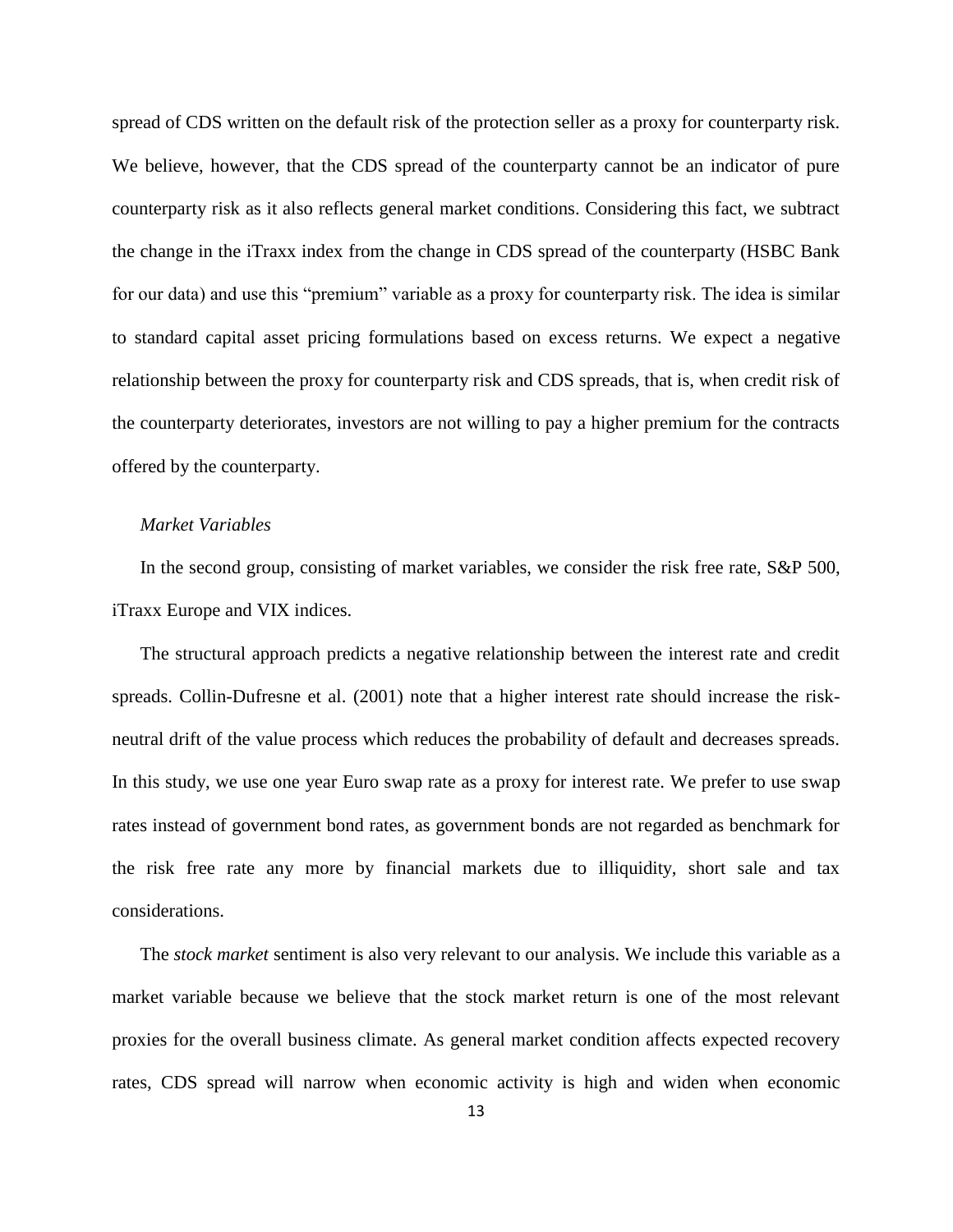activity is low. Avramov et al. (2007), Collin-Dufresne et al. (2001), Greatrex (2009) and Aunon-Nerin et al. (2002) confirm a negative relationship between S&P 500 index and credit risk. In this study, we also give place to S&P 500 index as a proxy for general market conditions as it is known as the leading stock market index in financial markets. A related measure of asset markets' sentiment more relevant for our analysis of credit risk is the *CDS Market Index*. We believe that an index constructed from CDS contracts can reflect the market condition especially in the CDS market better than an equity market index. Consequently, we use the iTraxx Europe index as a proxy for CDS Market Index; this index is made up of 125 equally-weighted European names selected by a dealer poll based on CDS volume traded over the previous six months. We expect a strong positive relationship between iTraxx Europe index and CDS spread.

Besides firm-specific volatility, we also consider the *Volatility index (VIX)* which is a measure of implied volatility of the S&P 500 index options that accounts for overall market volatility. Greatrex (2009) documents a positive relationship between VIX index and CDS spreads. Collin-Dufresne et al. (2001) conclude that an increase in VIX index raises credit spread, yet a decrease does not have an effect on credit spreads. As our dataset contains information from a very volatile period, we expect a positive relationship between CDS spreads and VIX index.

#### **III. METHODOLOGY AND EMPIRICAL RESULTS**

In this study we prefer to use monthly frequency data since some CDS spreads do not change on a daily basis and can have extreme values on some days. From a technical point of view daily data are exposed to autocorrelation problems which can lead to unreliable empirical results using standard econometric methods.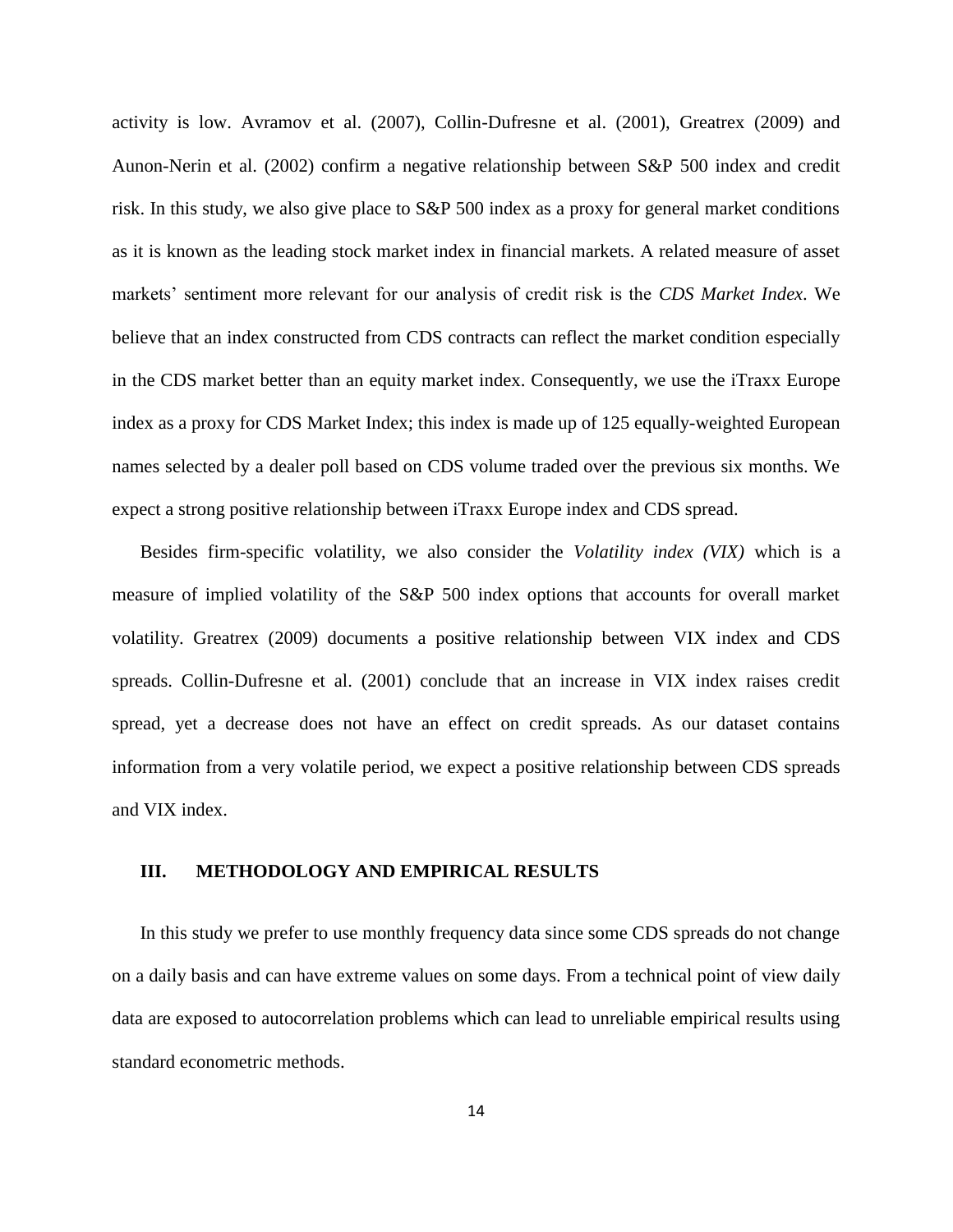We begin with an overview of CDS spreads in the period we examine. Figure 2 exhibits time series plots of monthly CDS spreads of two contracts versus explanatory variables. We select two contracts as representatives of the data sample. One contract from the non-financial group is BMW, and the other one from the financial group is Deutsche Bank. Figure 2 in the Appendix (Panels A, B and C) plots monthly CDS spreads in levels against iTraxx, VIX and S&P 500 indices, respectively. Until the beginning of 2008, the tranquil period, the plots make apparent the positive relationship between CDS spreads and iTraxx and VIX indices and the negative relationship between CDS spreads and S&P 500 index. However, after 2008 due to the effects of the financial crisis, we observe that CDS spreads generally move independently from aggregate market sentiment. Figure 2, Panel D, plots the relationship between CDS spreads and the risk free rate. Until April 2007, in line with theory, CDS spreads move inversely to the risk free rate. Figure 2, Panel E and F exhibit the plot of CDS spread levels versus implied volatility and stock price, respectively. As expected, we generally observe a positive relationship between implied volatility and CDS spread and a negative relationship between stock price and CDS spreads.

Aunon-Nerin et al. (2002), Blanco et al. (2005), Benkert (2004) and other related papers use panel data analysis to study the relation between the variables. These panel data models assume that all the contracts in the data sample have the same relationship with the explanatory variables. For example, these models expect that every CDS contract has the same relationship with the variable gauging counterparty risk. For this reason, we believe that the results from panel data analysis can be misleading. Similarly, papers such as Greatrex (2009), Collin-Dufresne et al. (2001) and Ericsson et al. (2009) run the regressions for each contract separately, and report the average of coefficients which can also lead to invalid inferences if the actual relation between variables varies with the CDS contract. Instead, we select a sample of ten CDS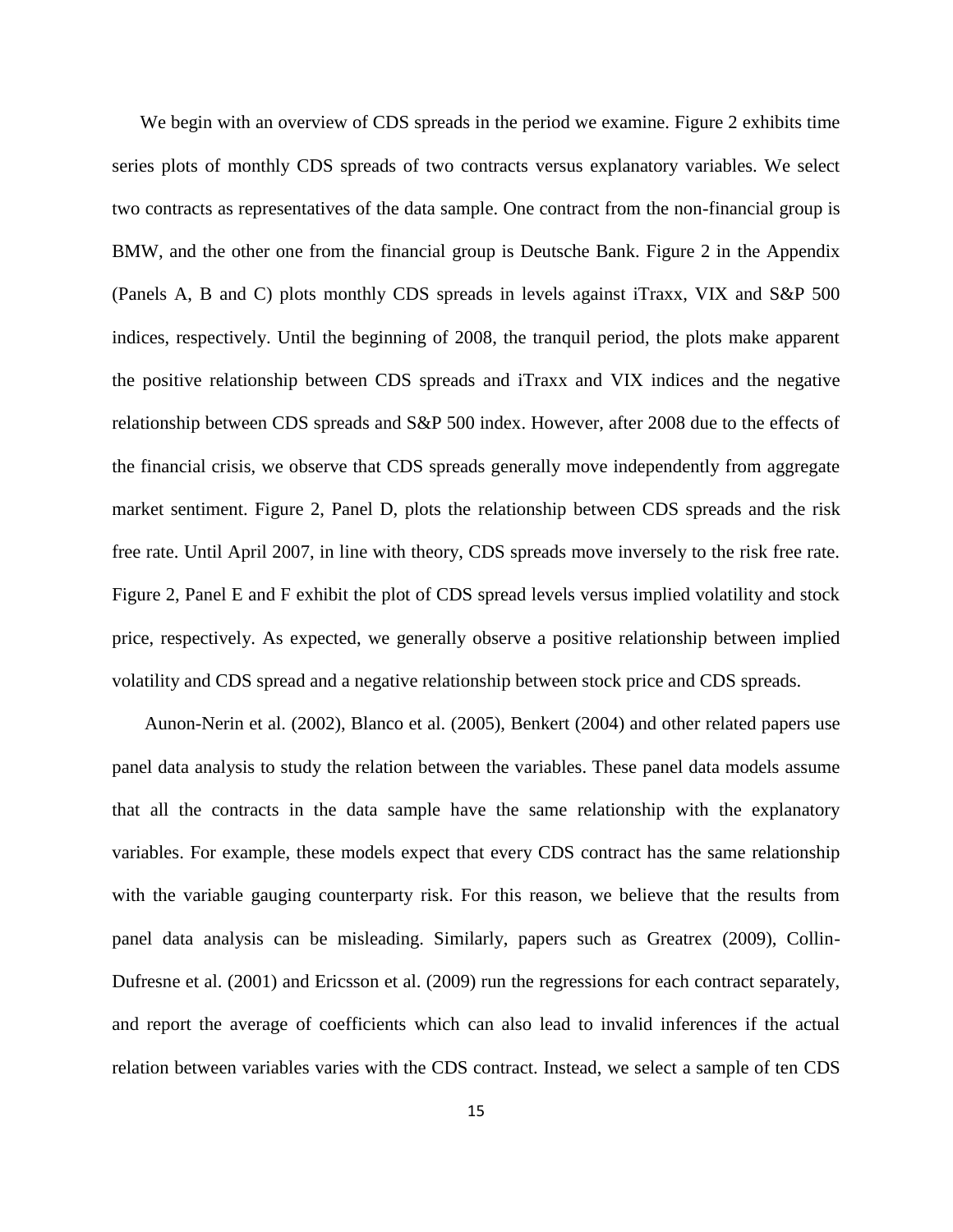contracts, each representing a different economic sector, and present the results separately for each firm in our dataset.

In order to analyze CDS spreads in levels and changes, we need different econometric methods. Initially, we analyze CDS spreads using a co-integration analysis. Second, we analyze changes in CDS spreads in a stationary dynamic regression framework for two separate periods, namely tranquil and volatile periods.

#### **A. Co-integration Analysis**

The empirical literature concerned with CDS spreads is surprisingly successful in explaining the determinants of this variable. For example, Aunon-Nerin et al. (2002), Ericsson et al. (2009) and Benkert (2004) find  $R^2$  values close to 90% that indicate an extraordinary fit of the regressors used by the authors. Unfortunately, CDS spreads usually follow unit root processes implying non-stationary dynamic regression models and yielding, in turn, residual series that are also non-stationary unless the regressors are co-integrated to the CDS spread. The unit root character of the residuals implies that its variance grows over time, yielding an  $\mathbb{R}^2$  that approaches one as the sample size increases, and invalidating any conclusion based on this goodness of fit measure. To avoid spurious regression inferences, see Granger and Newbold (1974), we will analyze CDS spreads in a co-integration framework.

For instance, for the relation between CDS spread and iTraxx, the long run regression equation is given by

$$
CDS_t = \mu + \alpha * iTraxx_t + \varepsilon_t
$$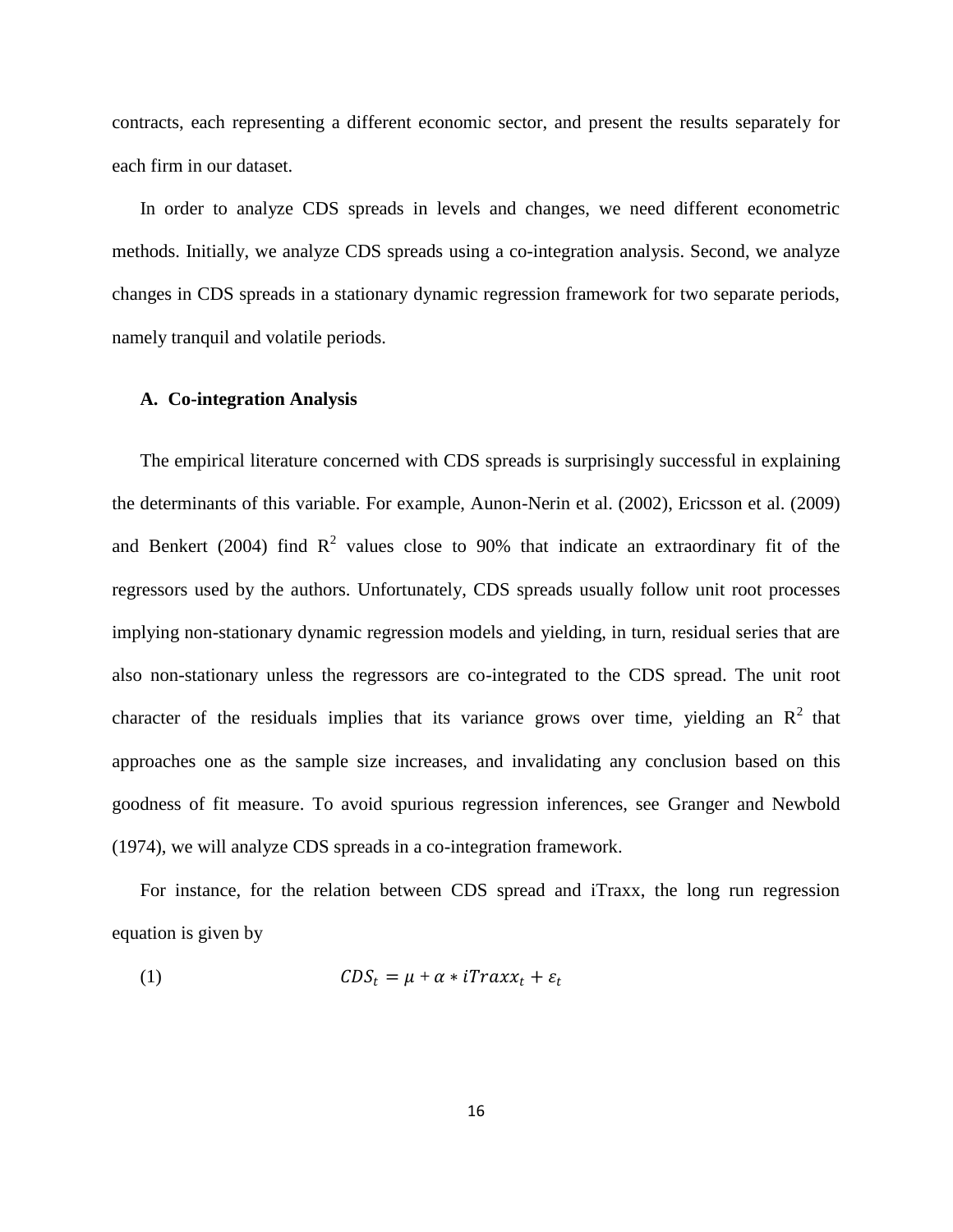where  $\varepsilon_t$  is the stationary error variable under the null hypothesis of co-integration. This equation captures the long run relationship between these variables, but it does not take into account any possible change in the long run relationship due to potential structural breaks in the data. This implies that the results of the analysis can be misleading under the presence of a break in the data due to the financial crisis. Hence, we will use Gregory and Hansen Co-integration test (1996) which accounts for a change in the long run relationship by considering the presence of a potential structural break. Gregory and Hansen propose an Augmented Dickey-Fuller type test designed to test the null of no co-integration against the alternative of co-integration in the presence of a shift in the relationship. In particular, we consider the cases where the intercept and/or slope coefficients have a single break at an unknown time.

In order to incorporate the occurrence of a break at an unknown time, we include a dummy variable defined as

$$
\varphi_{t\tau} = \begin{cases} 0 \text{ if } t \leq [n\tau] \\ 1 \text{ if } t > [n\tau] \end{cases}
$$

where the unknown parameter  $\tau \in (0, 1)$  denotes the (relative) timing of the change point, and [.] denotes the integer part. Thus, the model with a shift in the intercept is

(2) 
$$
CDS_t = \mu_1 + \mu_2 \varphi_{t\tau} + \alpha i Trax x_t + \varepsilon_t
$$

with  $\mu_1$  the intercept before the shift and  $\mu_2$  the change in the intercept at the time of the shift. The model with shift in the intercept and slope is

(3) 
$$
CDS_t = \mu_1 + \mu_2 \varphi_{t\tau} + \alpha_1 iTrax x_t + \alpha_2 \varphi_{t\tau} iTrax x_t + \varepsilon_t
$$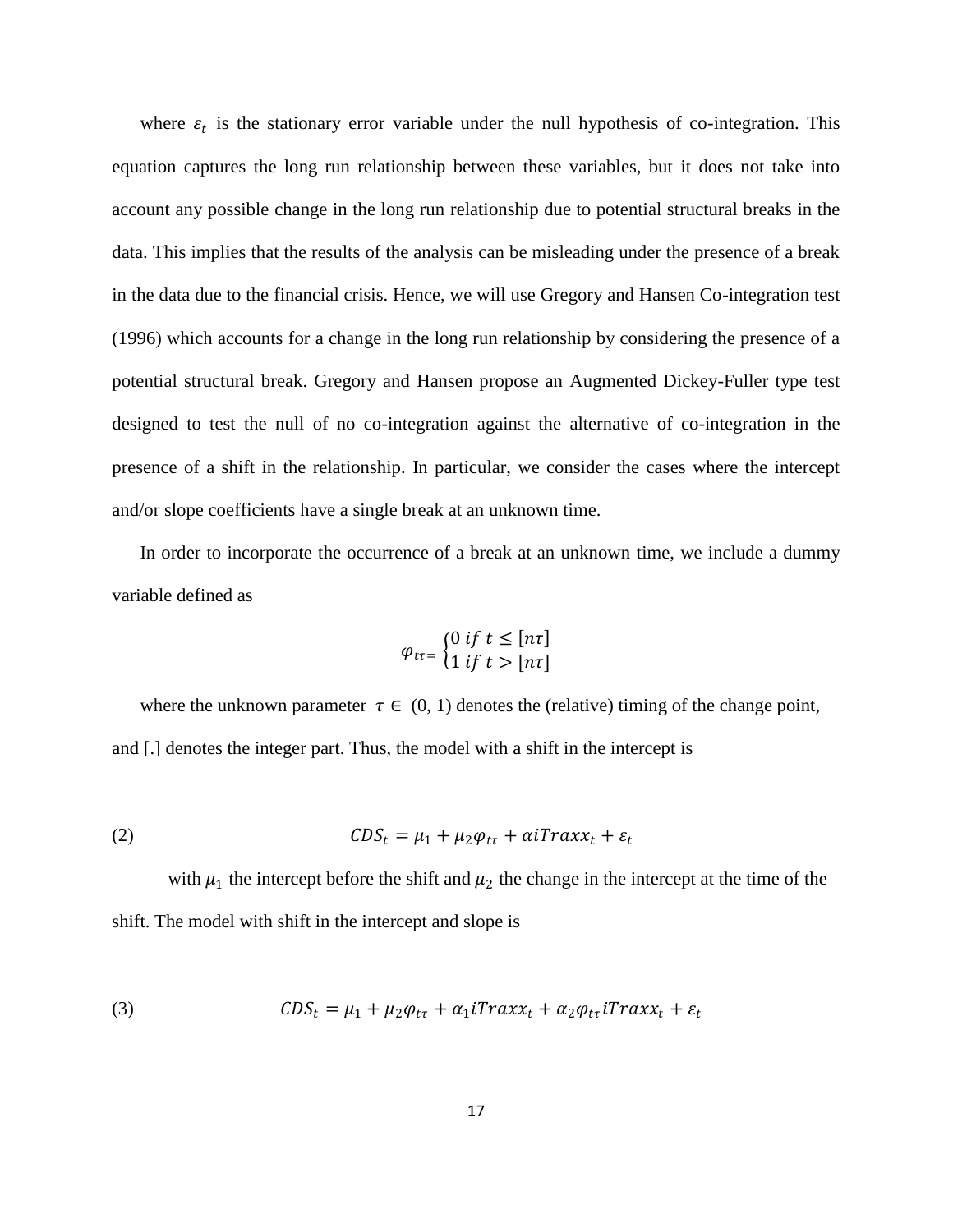with  $\alpha_1$  denoting the co-integrating slope coefficients before the regime shift and  $\alpha_2$  the change in the slope coefficients due to the shift.

In order to choose whether to use a co-integration test or not, we apply Zivot and Andrews (1992) unit root test that makes allowance for a structural break at an unknown time. This test indicates that liquidity of each contract, counterparty risk and risk free rate are stationary variables.<sup>2</sup> Hence, for simplicity in the analysis, we only consider iTraxx Europe and VIX index from market variables and stock price and implied volatility from firm-specific variables in the co-integration analyses.

In Table 3, we present our findings for Models (2) and (3). The results indicate that CDS spreads of all reference entities are co-integrated with iTraxx Europe, VIX index, implied volatility and stock price. From the statistical analysis of the model coefficients, Model (3) seems to be suited for Aviva, Philips, Imperial Tobacco, Total and Vinci; this model depicts a regime shift in the long run relationship which indicates that the relationship between CDS spreads and explanatory variables changes due to a structural break. For the rest of firms we only observe a level shift in the intercept but not in the slope coefficients. The relationship with the explanatory variables is in line with the expectations outlined in the previous section. All CDS levels depict a positive and strong relationship with iTraxx Europe index implying that changes in iTraxx Europe index are quickly incorporated into CDS spreads. Regarding the effect of volatility measures, we observe that for the VIX index our data do not provide strong statistical evidence that supports the existence of a positive relationship with CDS spreads. On the contrary, we observe that the firm-specific implied volatility exhibits a positive relation with some CDS spreads such as Bayer, Imperial Tobacco, Tesco, Total, Vinci and Vodafone. Regarding the

<sup>&</sup>lt;u>2</u><br><sup>2</sup> Results on Zivot and Andrews Test are available from the authors upon request.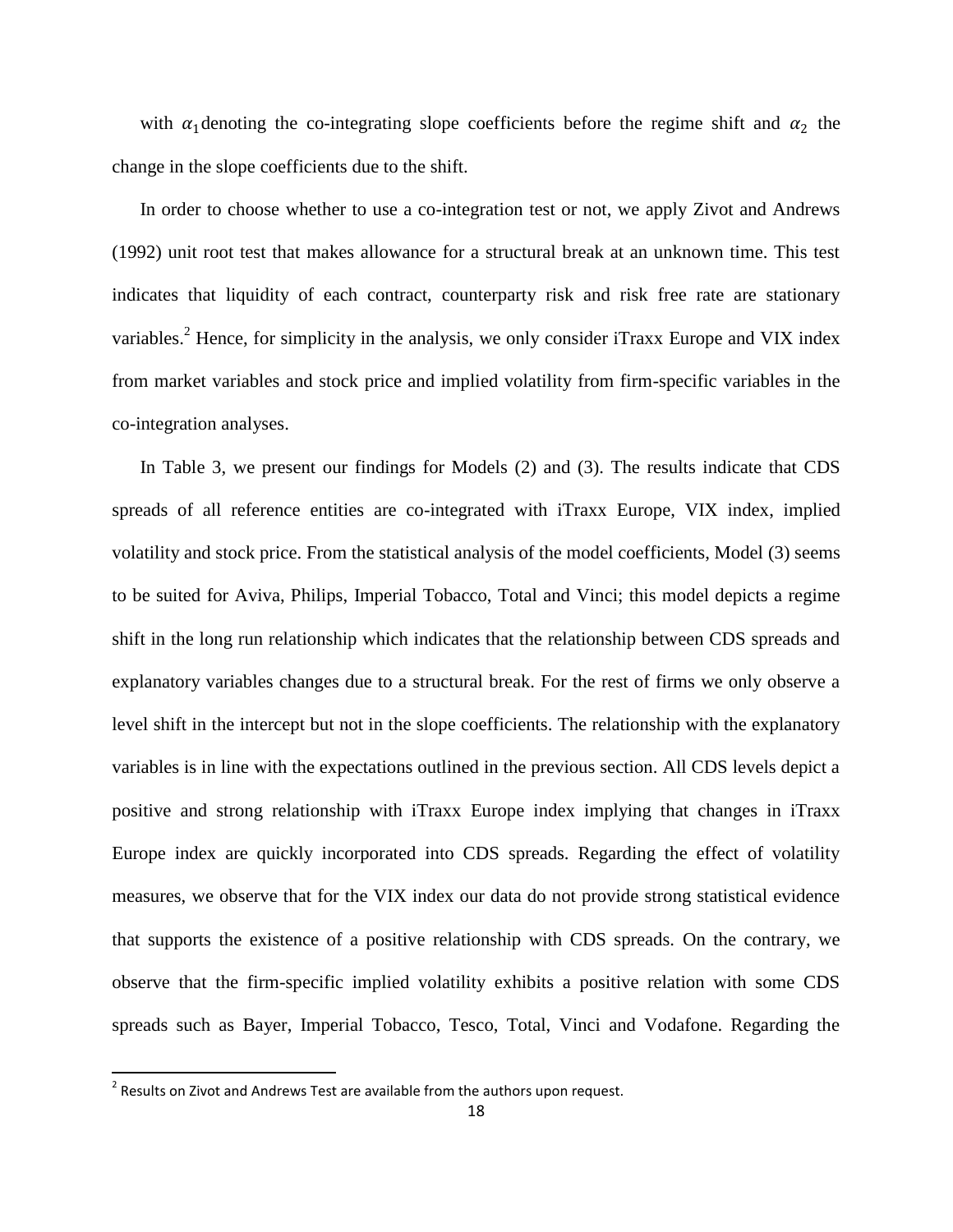relation between stock price and CDS spreads, our dataset reveals that only BMW, Philips Electronics and Tesco's stock price have a statistical negative influence on the CDS spreads.

#### **B. Dynamic Stationary Regressions**

For the CDS spread change analysis we follow a different strategy. First, we detect the break dates to differentiate the tranquil and volatile periods. Then, we analyze CDS spreads in changes considering all explanatory variables in two periods. As observed in Figure 1, all individual CDS contracts depict a tranquil and a volatile period highlighting the existence of structural breaks in the dataset. Annaert et al. (2010) consider April 2007 and Cesare and Guazzarotti (2010) assume July 2007 as structural break dates for all the contracts in their dataset. These authors take these break dates as given for every contract in their sample. The choice of the same break date for every contract in their study can be misleading, as the idiosyncratic properties of each contract are different.

For the stationary regressions in our analysis, we apply different techniques to detect the existence of structural breaks in the sample. In particular, we use the supremum of a family of likelihood ratio tests as suggested by Andrews and Ploberger (1994). To confirm our results we also apply a generalized fluctuation test, called OLS-CUSUM test, which tests for a structural change using cumulative sums of the common OLS residuals; see Ploberger and Kramer (1992).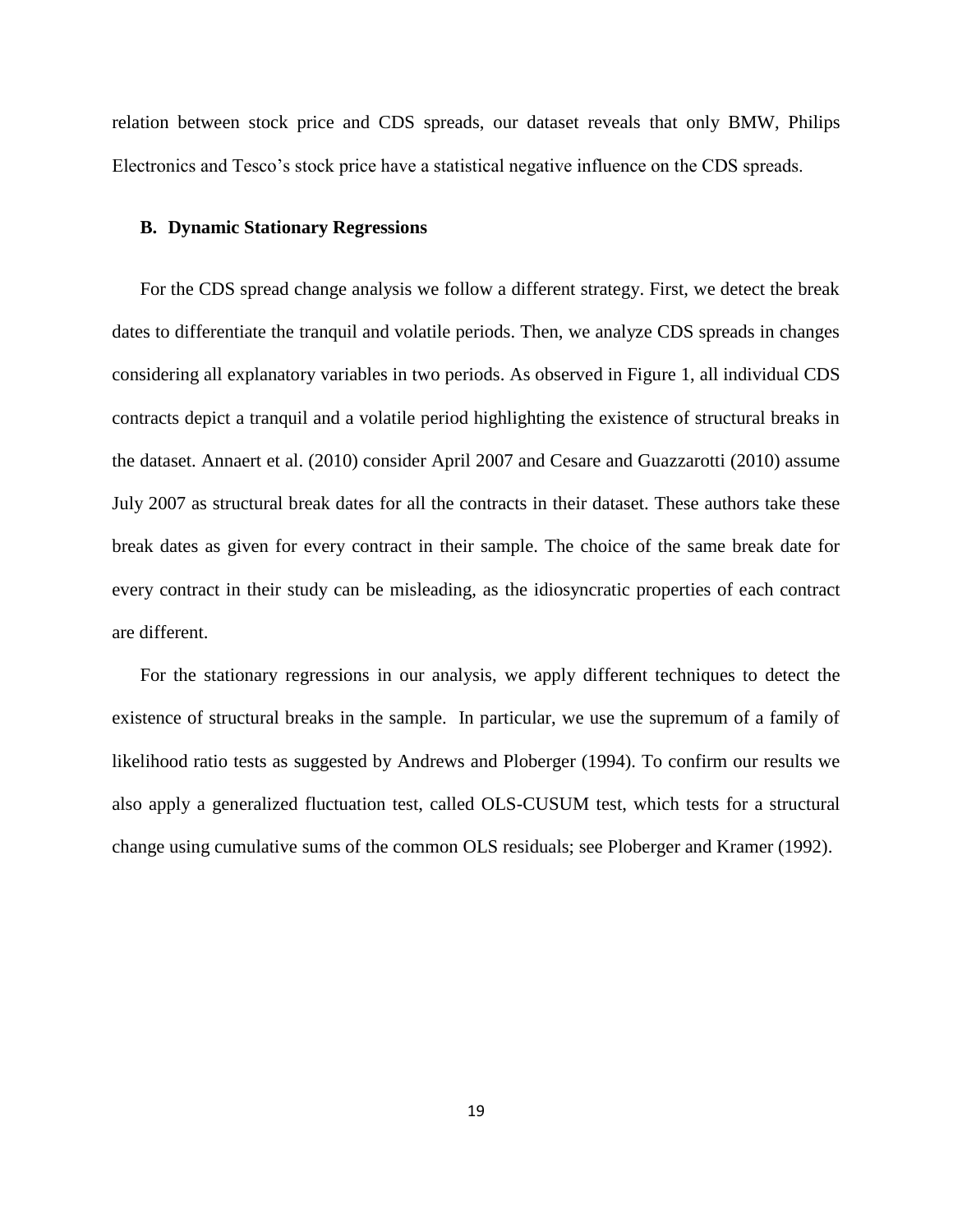| <b>Reference Entity</b>                  | Group         | <b>Structural Break Dates</b> |
|------------------------------------------|---------------|-------------------------------|
| Aviva PLC                                | Financial     | December 2007                 |
| Bayer AG                                 | Non-Financial | December 2007                 |
| <b>BMW AG</b>                            | Non-Financial | <b>July 2008</b>              |
| Deutsche Bank                            | Financial     | December 2007                 |
| Imperial Tobacco Group PLC Non-Financial |               | May 2008                      |
| Philips Electronics N.V.                 | Non-Financial | December 2007                 |
| Tesco PLC                                | Non-Financial | August 2008                   |
| Total S.A.                               | Non-Financial | August 2008                   |
| Vinci PLC                                | Non-Financial | December 2007                 |
| Vodafone Group PLC                       | Non-Financial | December 2007                 |

#### **Structural Break Dates**

Table 4 shows that for most of the firms in the study the break occurs at the end of 2007 when the subprime mortgage crisis deepened, liquidity diminished and some hedge funds collapsed. For BMW, Imperial Tobacco, Tesco and Total, the break occurred nearly 7-8 months later, in the next wave of bankruptcies when the main dealers collapsed and fears of systematic defaults triggered in financial markets.

Under CDS spread change analysis, we first explore the individual relationship between CDS spread and iTraxx, S&P 500 and the counterparty risk proxy. With this analysis we are aiming to answer two research questions. Is iTraxx index better than S&P 500 to explain individual CDS spreads? Is counterparty risk reflected in CDS spreads? In the second stage, we apply multivariate regression methods both for firm-specific and market variables to observe which group of variables is more successful at explaining CDS spread changes before and after the break. With these analyses, we are aiming to find whether the pricing of credit risk has changed due to shocks in financial markets. The models here considered are presented below.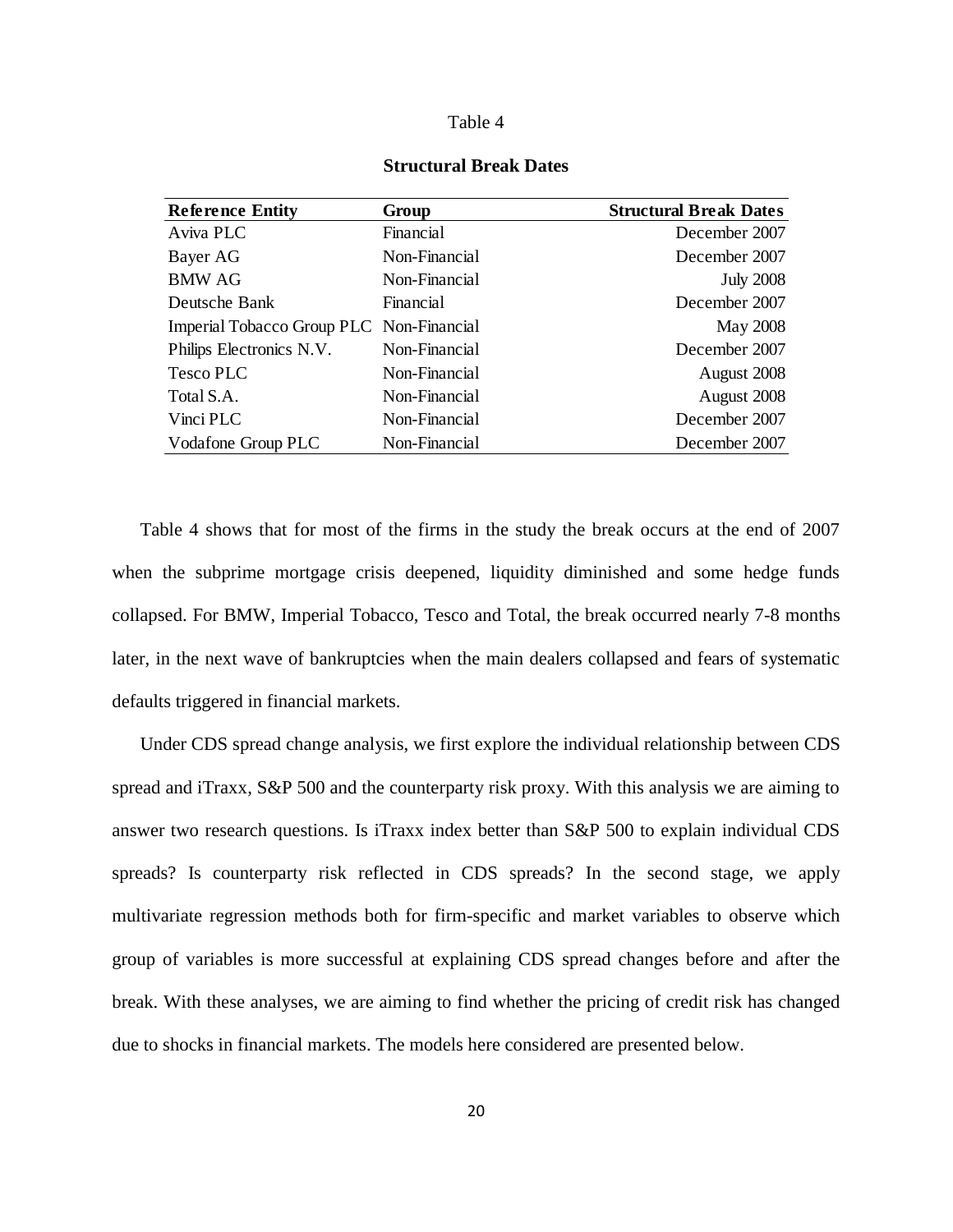#### Univariate Models for iTraxx, VIX and S&P 500 Indices

(4) 
$$
\Delta CDS_t = \alpha_0 + \alpha_1 \Delta i \text{Trax} x_t + \varepsilon_t
$$

(5) 
$$
\Delta CDS_t = \alpha_0 + \alpha_1 \Delta VIX_t + \varepsilon_t
$$

(6) 
$$
\Delta CDS_t = \alpha_0 + \alpha_1 r_t^{SRP} + \varepsilon_t
$$

with  $\Delta CDS_t = CDS_t - CDS_{t-1}$  and  $r_t^{S\&P}$  the log return on S&P500.

We use univariate regression models to compare the explanatory power of iTraxx Europe and S&P 500 indices. The results of this analysis (see Table 5) support our hypothesis. Individual CDS contracts are more sensitive to aggregate movements in their own market than in the stock market. Moreover, all CDS contracts have a positive and very strong relation with iTraxx Europe index before the break. Nevertheless, the influence of iTraxx Europe index on individual CDS contracts is remarkably smaller after the break compared to the tranquil period. This finding points out that individual contracts break away from aggregate market movements during the turmoil period. As a by-product of this analysis we observe that iTraxx Europe and S&P 500 are correlated. In order to avoid potential multi-collinearity problems, we just consider iTraxx Europe index as a market sentiment variable in the following multivariate regression analyses.

#### Multivariate Regression Models for Firm-specific and Market Variables

(7) 
$$
\Delta CDS_t = \alpha_0 + \alpha_1 \Delta ImpVol_t + \alpha_2 StockRet_t + \alpha_3 Liq_t + \alpha_4 CountRisk_t + \alpha_5 \Delta CDS_{t-1} + \varepsilon_t
$$

(8) 
$$
\Delta CDS_t = \alpha_0 + \alpha_1 \Delta iTraxx_t + \alpha_2 \Delta VIX_t + \alpha_3 \Delta InterestRate_t + \alpha_4 \Delta CDS_{t-1} + \varepsilon_t
$$

with *ImpVol* standing for implied volatility; *StockRet* representing the log return of the stock price on the reference entity, *Liq* is the liquidity of each contract that is measured by bid-ask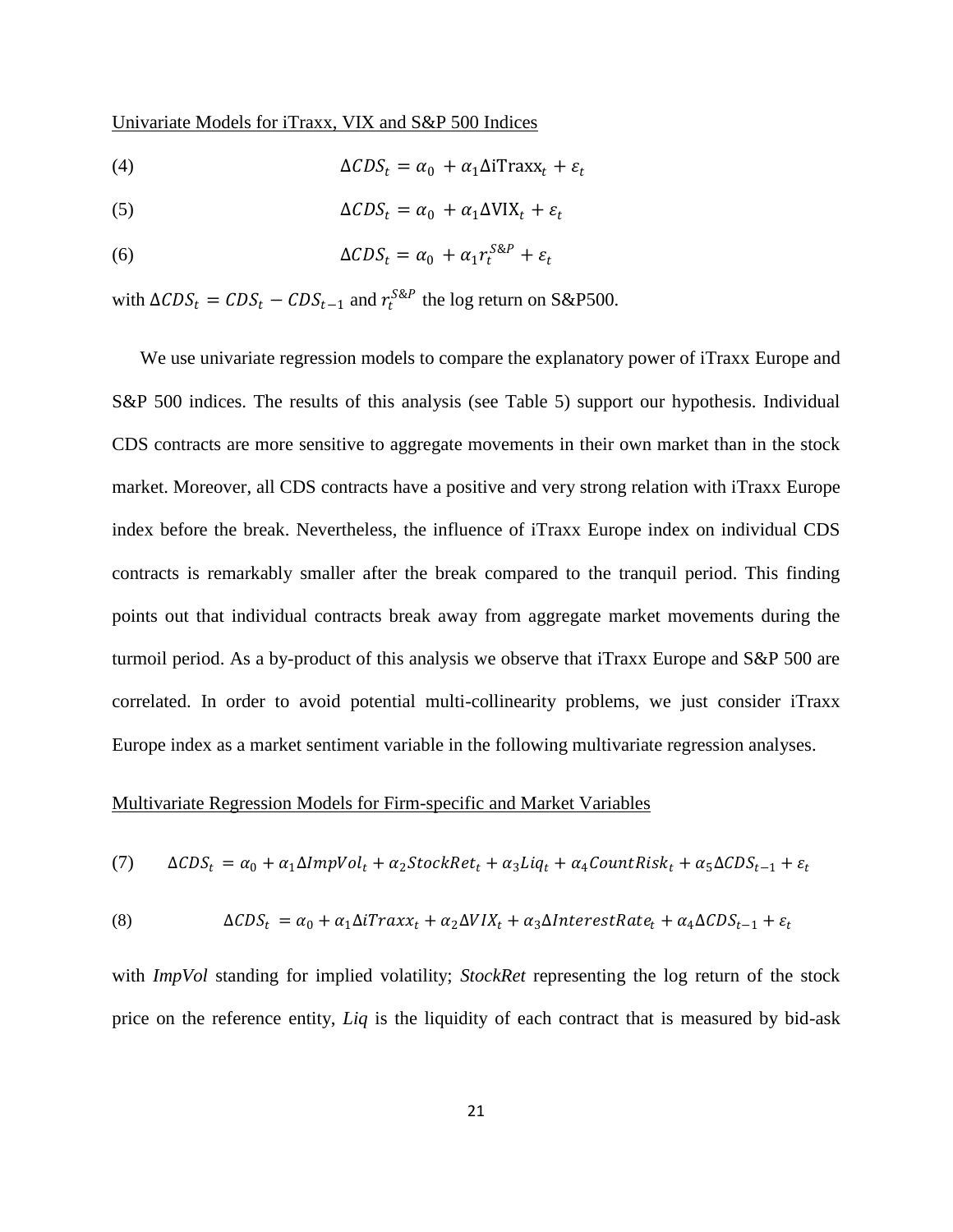spread,  $CountRisk_t = \Delta CDS_t^{HSBC} - \Delta iTraxx_t$  and  $\Delta IntersetRate$  is the change in one year Euro Swap Rate.

Multivariate analyses on CDS spread changes presented in Table 6 propose two intuitive conclusions. First, in the pre-crisis period, all CDS spreads are mainly dominated by common market factors. However during the crisis, the outlook completely changes and even iTraxx Europe index loses its predictive power to explain credit risk. Second, during the crisis, firmspecific regressions imply different inferences for financial and non-financial firms. For nonfinancial ones, CDS spreads become more sensitive to firm-specific variables than to common market factors. However, for financial firms such as Aviva operating as an insurance company and Deutsche Bank operating as a bank, both market and firm-specific variables fail to explain most of the variation in CDS spreads. Therefore, during the crisis, there is a remarkable difference in the sensitivity of the financial and non-financial CDS spreads on the firm-specific and market variables.

It is important to notice that the explanatory power of multivariate models in this study is very high compared to previous studies based on stationary regression models such as Greatrex (2009) and Ericsson et al. (2009). Macro variables explain up to 91 % and 67% of variation in CDS spread changes before and after the break, respectively. On the other hand, the variables related to firm characteristics can explain the variation in CDS spread change up to 56% and 77% before and after the break, respectively. These results provide empirical evidence that reveals that incorporating iTraxx index and counterparty risk into the regressions enhance the explanatory power of empirical models for describing the variation in CDS spreads.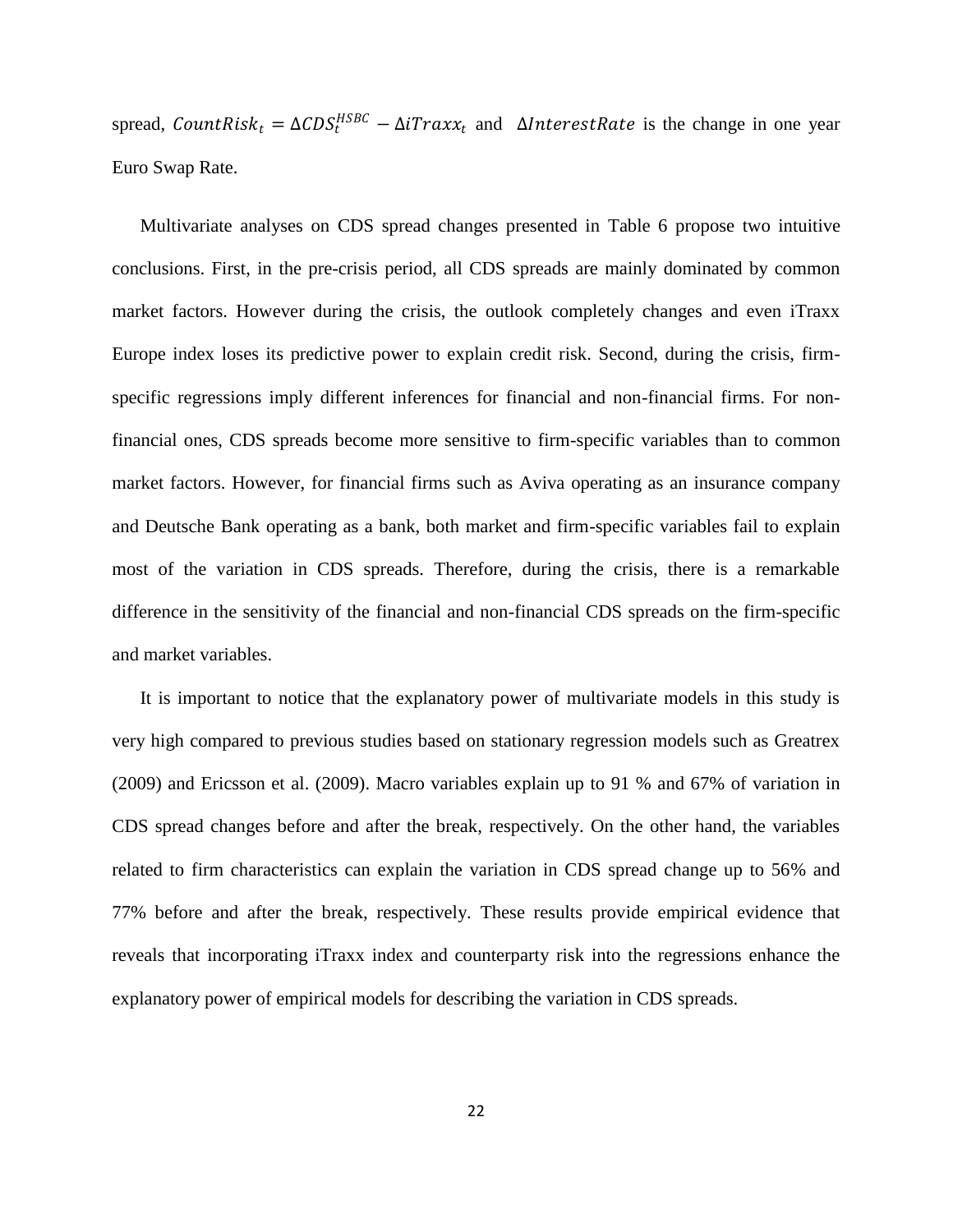#### **C. Analysis of Counterparty Risk**

One of the aims of this study is to investigate whether counterparty risk is incorporated in the pricing of CDS spreads or CDS market is still only pricing default risk of reference entity. Figure 3 plots the evolution of CDS spread changes versus counterparty risk.

#### Figure 3





As mentioned before, the proxy for counterparty risk is calculated by subtracting the change in iTraxx index from the change in counterparty CDS spread. Figure 3 shows that BMW spread changes, as a representative of non-financial contracts, do not react to changes in counterparty risk until July 2007. However, after this date changes in CDS spread start to move inversely to changes in counterparty risk. For Deutsche Bank, as a representative of financial contracts, changes in CDS spread are not affected by counterparty risk for all sample period. We use the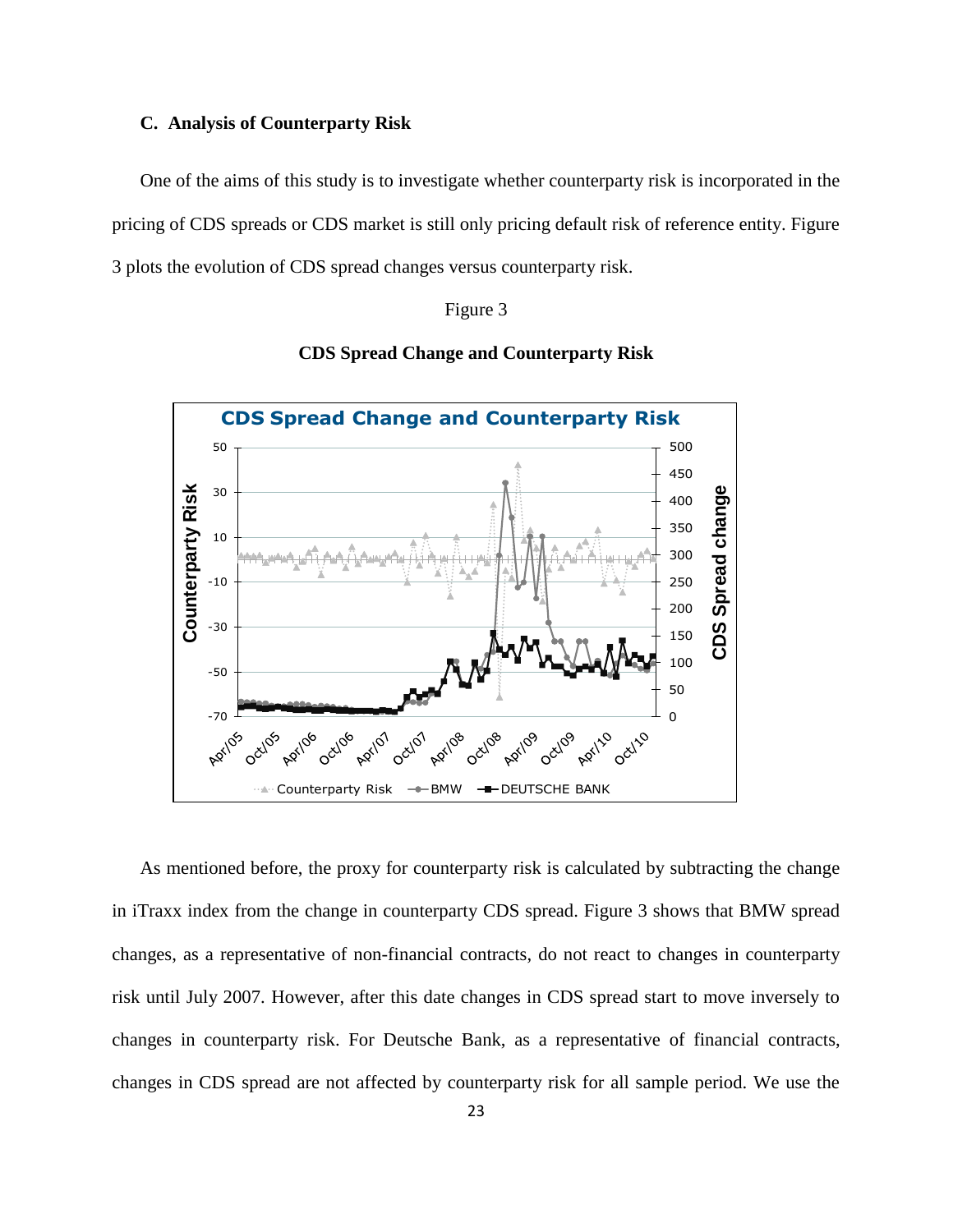following univariate regression model to analyze the effect of counterparty risk on CDS spread change:

(9) 
$$
\Delta CDS_t = \alpha_0 + \alpha_1 CountRisk_t + \varepsilon_t
$$

The results of this analysis presented in Table 5 suggest different consequences for financial and non-financial contracts. We find that non-financial contracts started pricing counterparty risk after the break produced by the financial crisis. One possible explanation for this result is that in the period preceding the crisis the market assesses CDS dealers as risk-free entities, since no major counterparties have experienced bankruptcy, bail-out or default before. Also, collateralization could have been considered as a sufficient measure to mitigate counterparty risk. However, during the financial crisis, due to the fear of systematic defaults, counterparty risk has started to be reflected in CDS prices. Our empirical analysis also suggests that counterparty risk is not priced for CDS on financial contracts. This finding is particularly surprising for the second period under analysis. The observed increase on default correlation between reference entities and the major CDS counterparties in this period should lead to a decrease on the corresponding spread that is not observed empirically. A possible explanation for this phenomenon is offered by Arora et al. (2010). These authors suggest that the market expects large CDS dealers to be treated as too large to fail when other major financial firms begin to default. A similar result is observed by Nashikkar et al. (2010) in the analysis of liquidity effects on bond spreads; these authors note that for financial firms there is an implicit obligation by regulators to step in when a financial crisis unfolds in order to prevent financial contagion.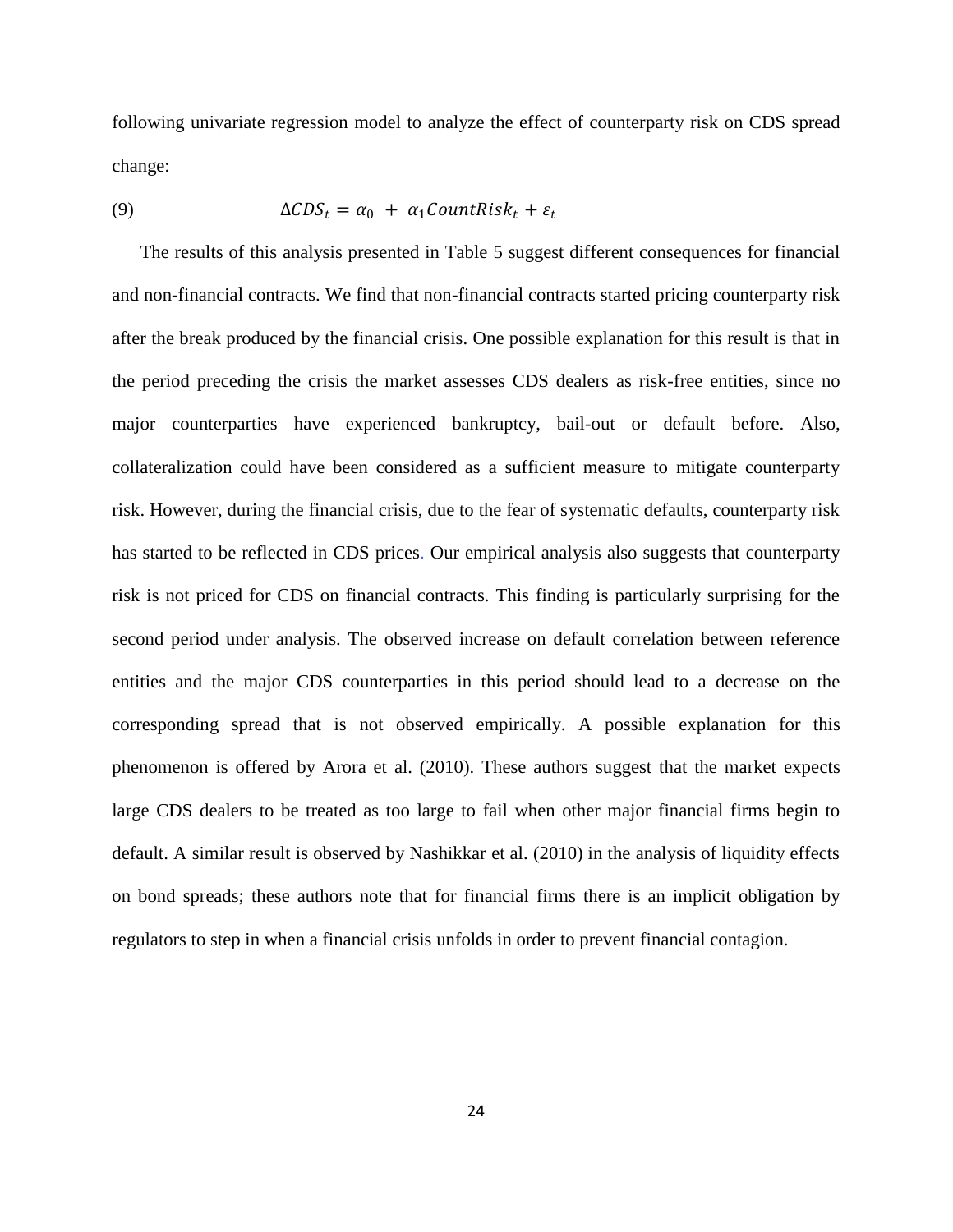#### **IV. CONCLUSIONS**

This article explores the ability of firm-specific and market variables to explain variation in credit default swap spreads in levels and changes. We analyze monthly data of ten firms covering the main economic sectors in Europe from April 2005 to November 2010.

One of the most remarkable results of this study is that the relation between credit spreads and their determinants depends very much on the market circumstances prevailing at the time period analyzed. In other words, the relation between CDS spread and their determinants is regime dependent. Moreover, we find some evidence that CDS spreads of financial firms behave quite differently from CDS spreads of non-financial firms, especially during the financial crisis. For non-financial firms, CDS spreads are mainly determined by market variables during the tranquil period, but by firm-specific variables during the volatile period. However, for nonfinancial firms, both firm-specific and market variables are more informative in the tranquil period and both lose their explanatory power during the financial crisis.

The analysis also finds that the iTraxx Europe CDS index is the variable with the strongest predictive ability to describe variation in CDS spreads. This finding can be interpreted in a similar way to capital asset pricing models for equity markets. However, it is important to notice that iTraxx Europe index also loses its predictive power on single CDS contracts during the financial crisis period. Hence CDS spreads seem to decouple from the underlying market risk in CDS contracts and are mainly driven by idiosyncratic factors.

Finally, our analysis of counterparty risk offers some of the first insights in the literature on the pricing dynamics of counterparty risk in the CDS market. The empirical results indicate that counterparty risk has started to be priced in the CDS contracts on non-financial firms after the occurrence of the structural break corresponding to the financial crisis period. This is informative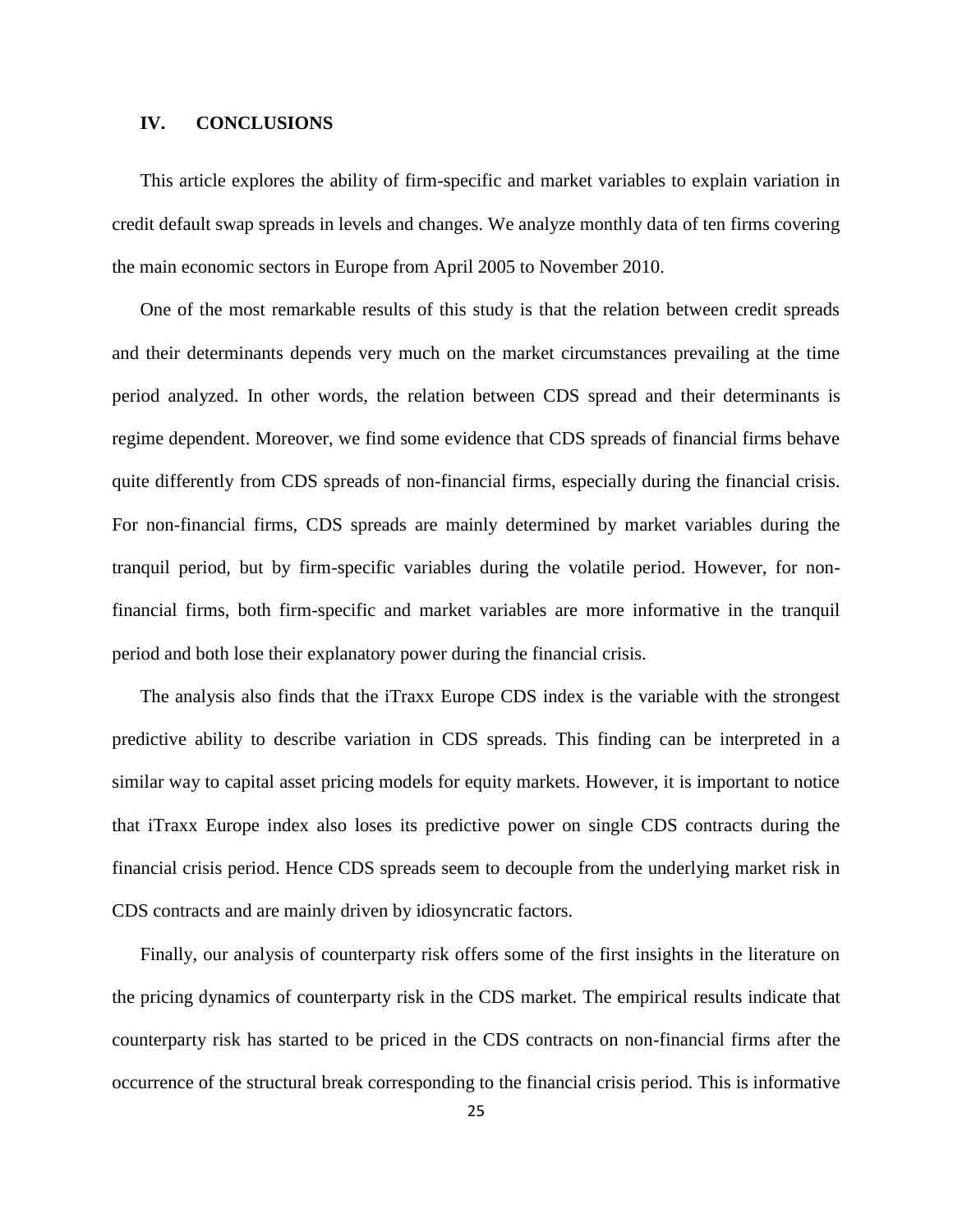for policy makers in that the market does not regard counterparties as risky entities during the tranquil period. However, after the collapse of the main CDS market dealers, the market starts pricing counterparty risk and CDS contracts written on the same reference entity are sold at different prices depending on the creditworthiness of the seller. Contrary to non-financial contracts, we cannot find any counterparty risk effect on financial contracts. The higher correlation between financial firms and the major counterparties on the CDS market, also belonging to the financial sector, is not priced on the CDS spreads of financial firms. This finding leads us to think that after the financial crisis investors expect that the implementation of regulatory measures and government intervention with the aim of avoiding systemic risk, are sufficient to guarantee the fulfillment of the credit derivative contract even under default of the counterparty.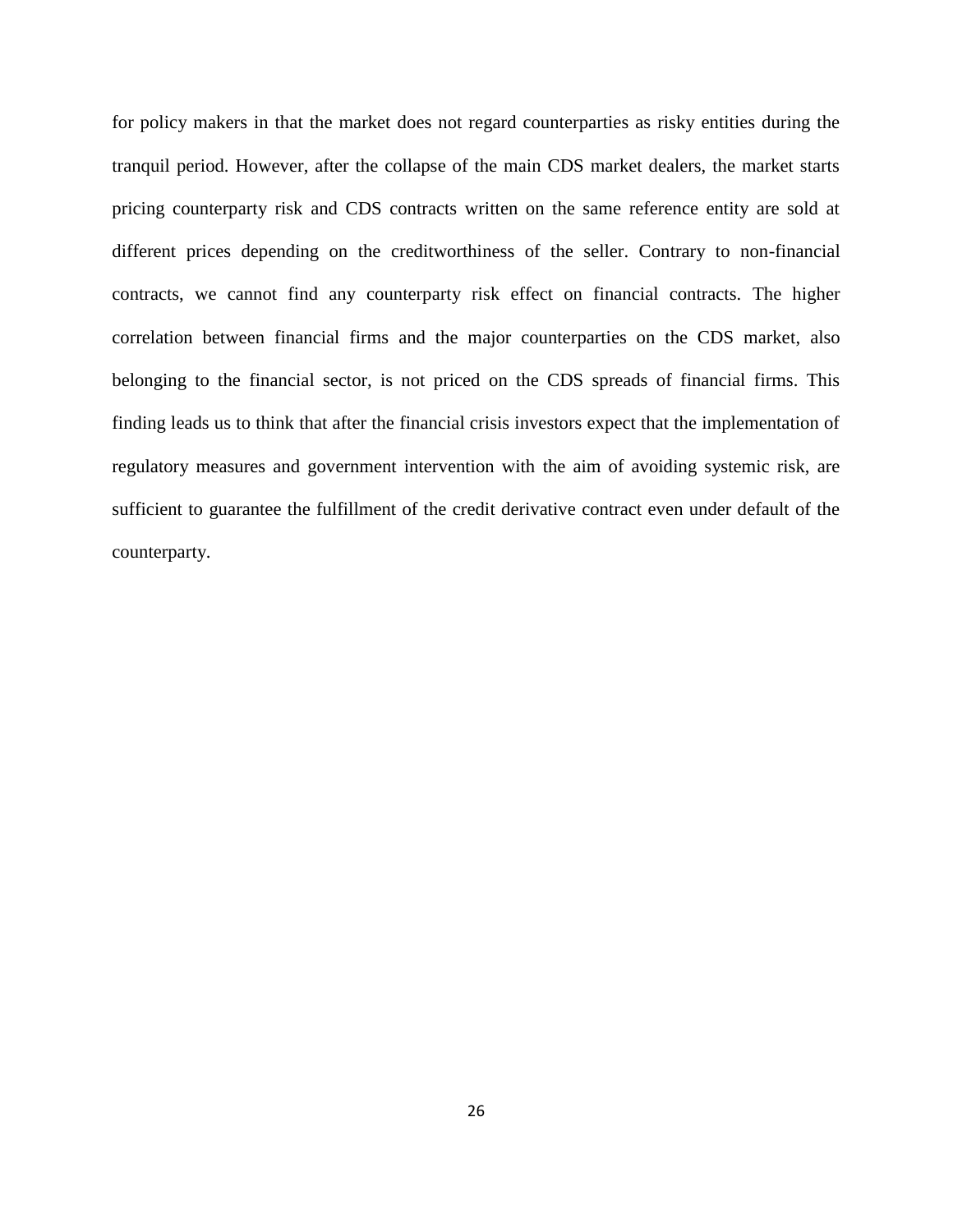#### **REFERENCES**

Andrews, D. W. K., and W. Ploberger. "Optimal Tests when a Nuisance Parameter is Present only under the Alternative." *Econometrica*, 62 (1994), 1383–1414.

Annaert, J.; M. D. Ceuster; P. V. Roy; and C. Vespro. "What Determines Euro Area Bank CDS Spreads?" Working Paper No. 190, Research of National Bank of Belgium (2010).

Arora, N.; P. Gandhi; and F. A. Longstaff. "Counterparty Credit Risk and The Credit Default Swap Market." Available at: [www.defaultrisk.com,](http://www.defaultrisk.com/) (2010).

Aunon-Nerin, D.; D. Cossin; T. Hricko; and Z. Huang. "Exploring The Determinants of Credit Risk in Credit Default Swap Transaction Data." Working Paper No.65, University of Lausanne FAME Research Paper Series (2002).

Avramov, D.; G. Jostova; and A. Philipov. "Understanding Changes in Corporate Credit Spreads." *Financial Analyst Journal*, 63 (2007), 90-105.

Benkert, C. "Explaining Credit Default Swap Premia." *The Journal of Futures Markets*, 24 (2004), 71-92.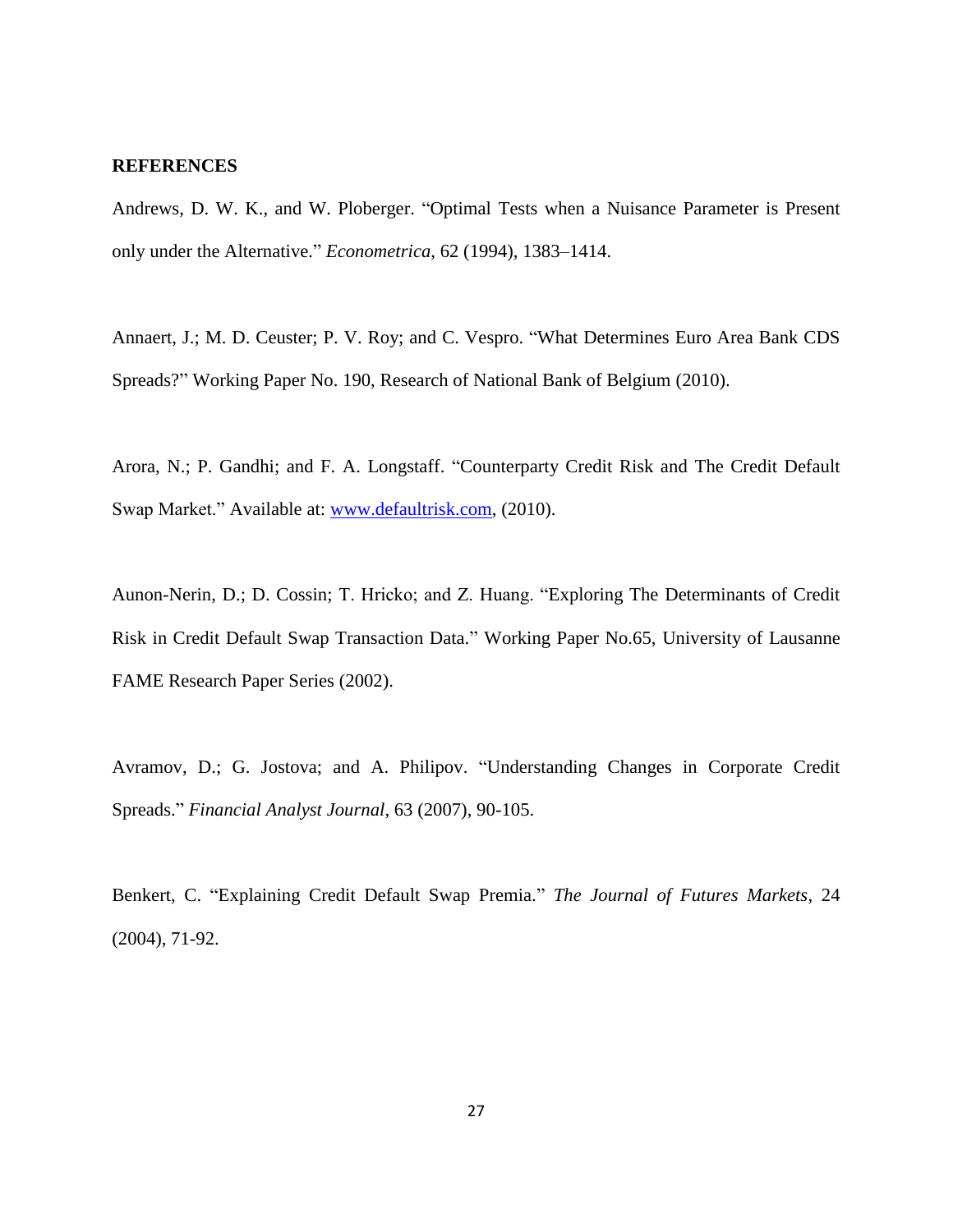Blanco, R.; S. Brennan; and I. W. Marsh. "An Empirical Analysis of the Dynamic Relation between Investment Grade Bonds and Credit Default Swaps." *The Journal of Finance*, 60 (2005), 2255-2281.

Cao, C.; F. Yu; and Z. Zhong. "The information Content of Option-Implied Volatility for Credit Default Swap Valuation." *Journal of Financial Markets*, 13 (2010), 321-343.

Cesare, A. D., and G. Guazzarotti. "An Analysis of Determinants of Credit Default Swap Spread Changes Before and During the Subprime Financial Turmoil." Working Paper No.749, Banca D'Italia (2010).

Collin-Dufresne, P.; R. S. Goldstein; and J. S. Martin. "The Determinants of Credit Spread Changes." *The Journal of Finance*, 56 (2001), 2177-2207.

Ericsson, J.; K. Jacobs; and R. Oviedo. "The Determinants of Credit Default Swap Premia." *Journal of Financial and Quantitative Analysis*, 44 (2009), 109-132.

Granger, C. W. J., and P. Newbold. "Spurious Regression in Econometrics." *Journal of Econometrics*, 2 (1974), 111-120.

Greatrex, C. A. "Credit Default Swap Market Determinants." *The Journal of Fixed Income*, 18 (2009), 18-32.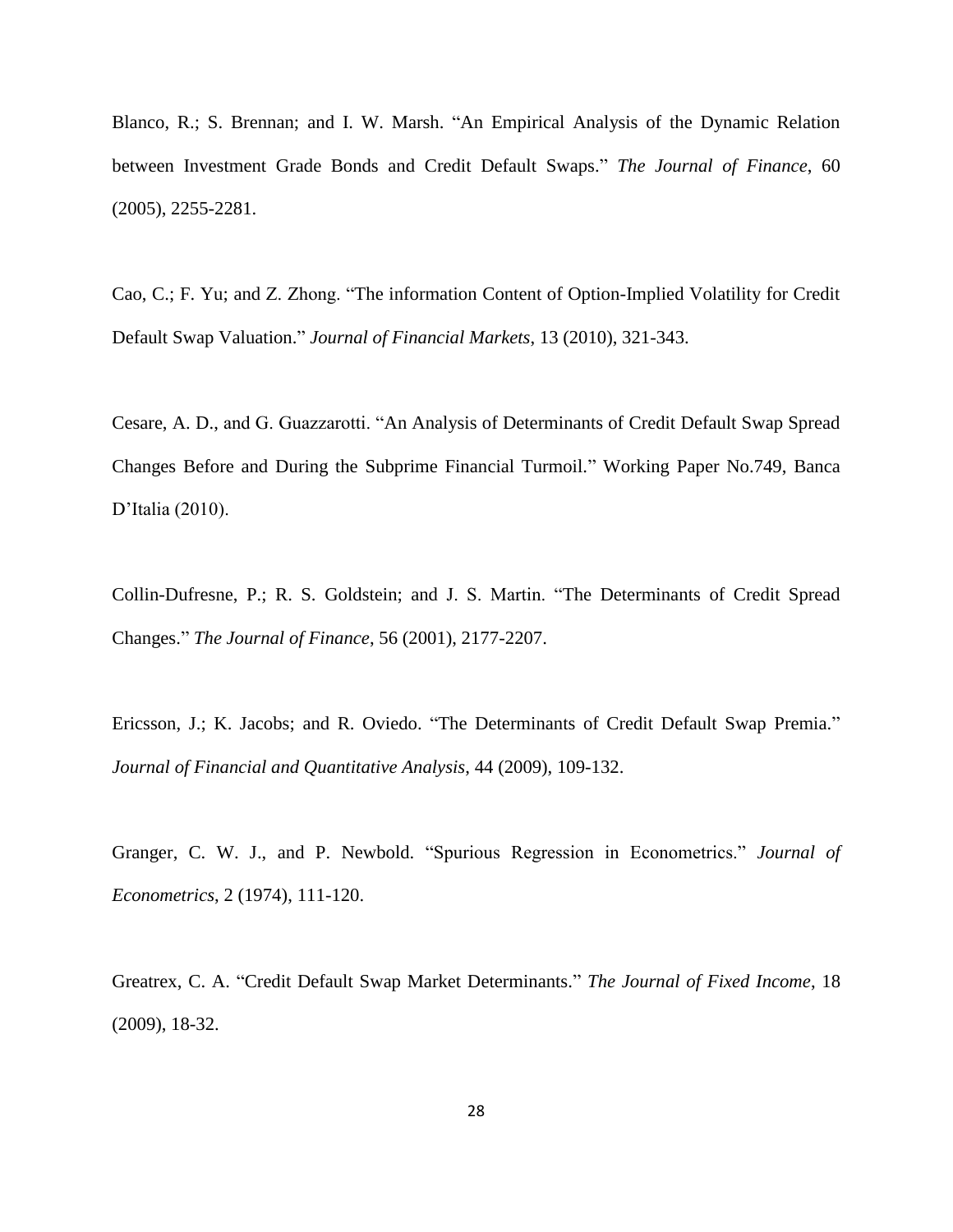Gregory, A.W., and B. E. Hansen. "Residual Based for Co-integration in Models with Regime Shifts." *Journal of Econometrics*, 70 (1996), 99-126.

Hull, J. and A. White. "Valuing Credit Default Swaps II: Modeling Default Correlations." *Journal of Derivatives*, 8(2001), 12-21.

Jarrow, R., and F. Yu. "Counterparty Risk and the Pricing of Defaultable Securities." *Journal of Finance,* 56 (2001), 1765-1799.

Nashikkar, A.; M.G. Subrahmanyam and S. Mahanti."Liquidity and Arbitrage in The Market for Credit Risk", Forthcoming in Journal of Financial and Quantitative Analysis.

Ploberger, W., and W. Kramer. "The CUSUM Test with OLS Residuals." *Econometrica*, 60 (1992), 271-285.

Tang, D.Y., and H.Yan. "Liquidity, Liquidity Spillover and Credit Default Swap Spreads." Available at: [www.ccfr.org.cn/cicf2006/cicf2006paper/20060201063616.pdf,](http://www.ccfr.org.cn/cicf2006/cicf2006paper/20060201063616.pdf) (2006).

Welch, I. "Capital Structure and Stock Returns." *Journal of Political Economy,* 112 (2004), 106- 131.

Yu, F. "Correlated Defaults in Intensity-Based Models." *Mathematical Finance* 17 (2007), 155-173.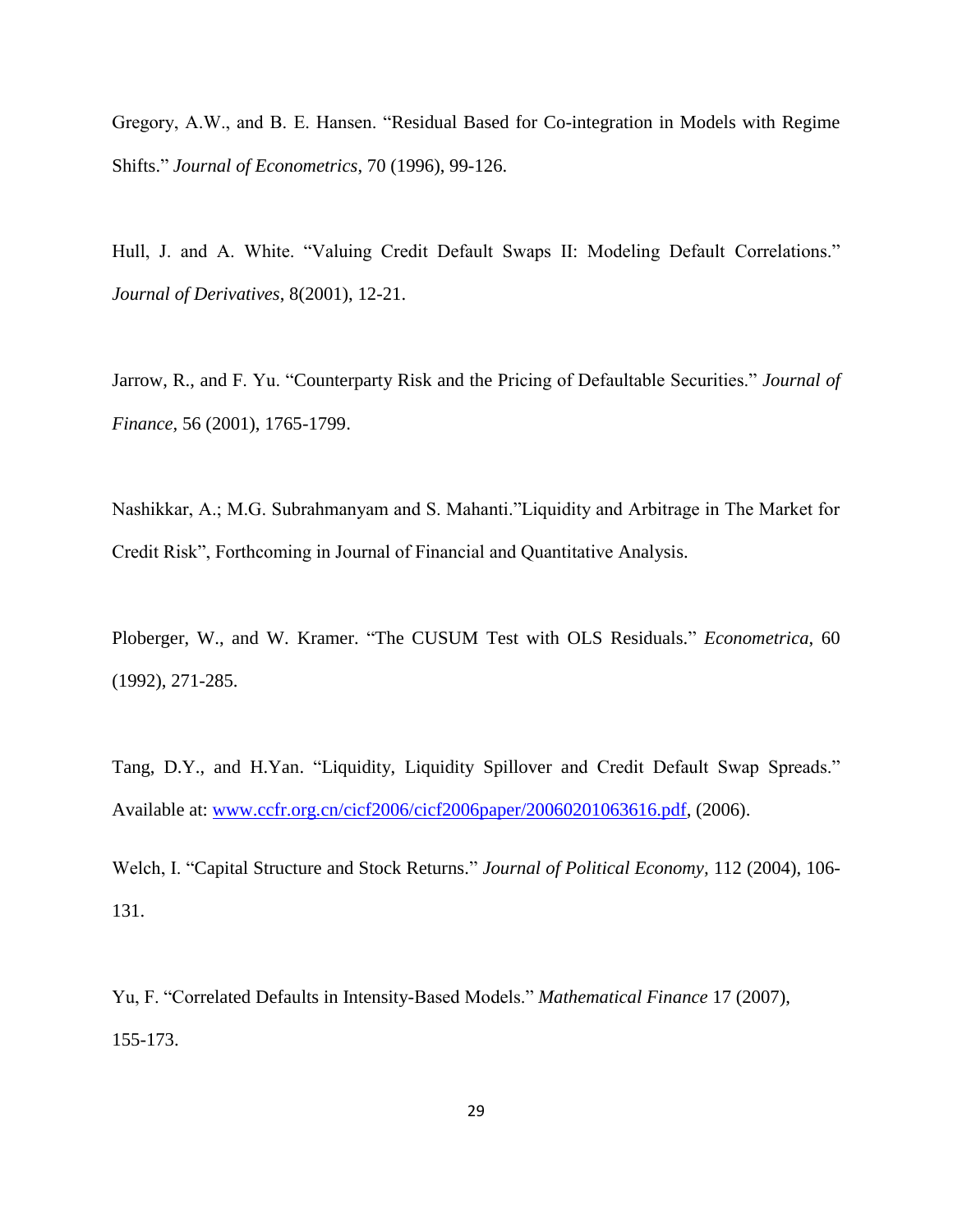Zhang, B. Y.; H. Zhou; and H. Zhu. "Explaining Credit Default Swap Spreads with the Equity Volatility and Jump Risks of Individual Firms." *Review of Financial Studies,* 22 (2009), 5099- 5231.

Zhu, H. "An Empirical Comparison of Credit Spreads Between the Bond Market and the Credit Default Swap Market." Working Paper No. 160, Bank for International Settlements (2004).

Zivot, E.; and D. W. K. Andrews. "Further Evidence on the Great Crash, the Oil-Price Shock, and the Unit-Root Hypothesis." *Journal of Business and Economic Statistics*, 10 (1992), 251- 270.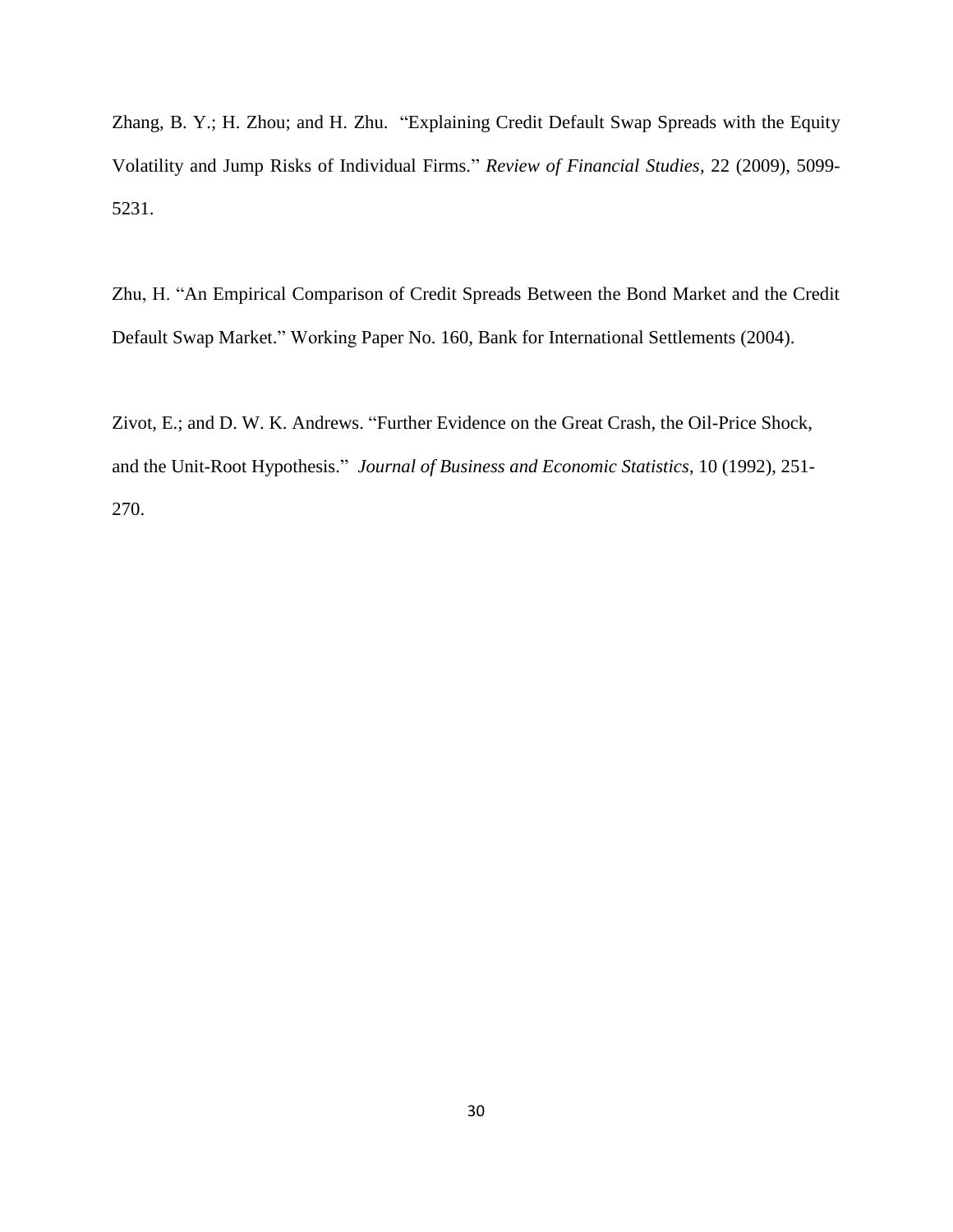#### **Appendix**

Figure 2



**Time Series Graphs**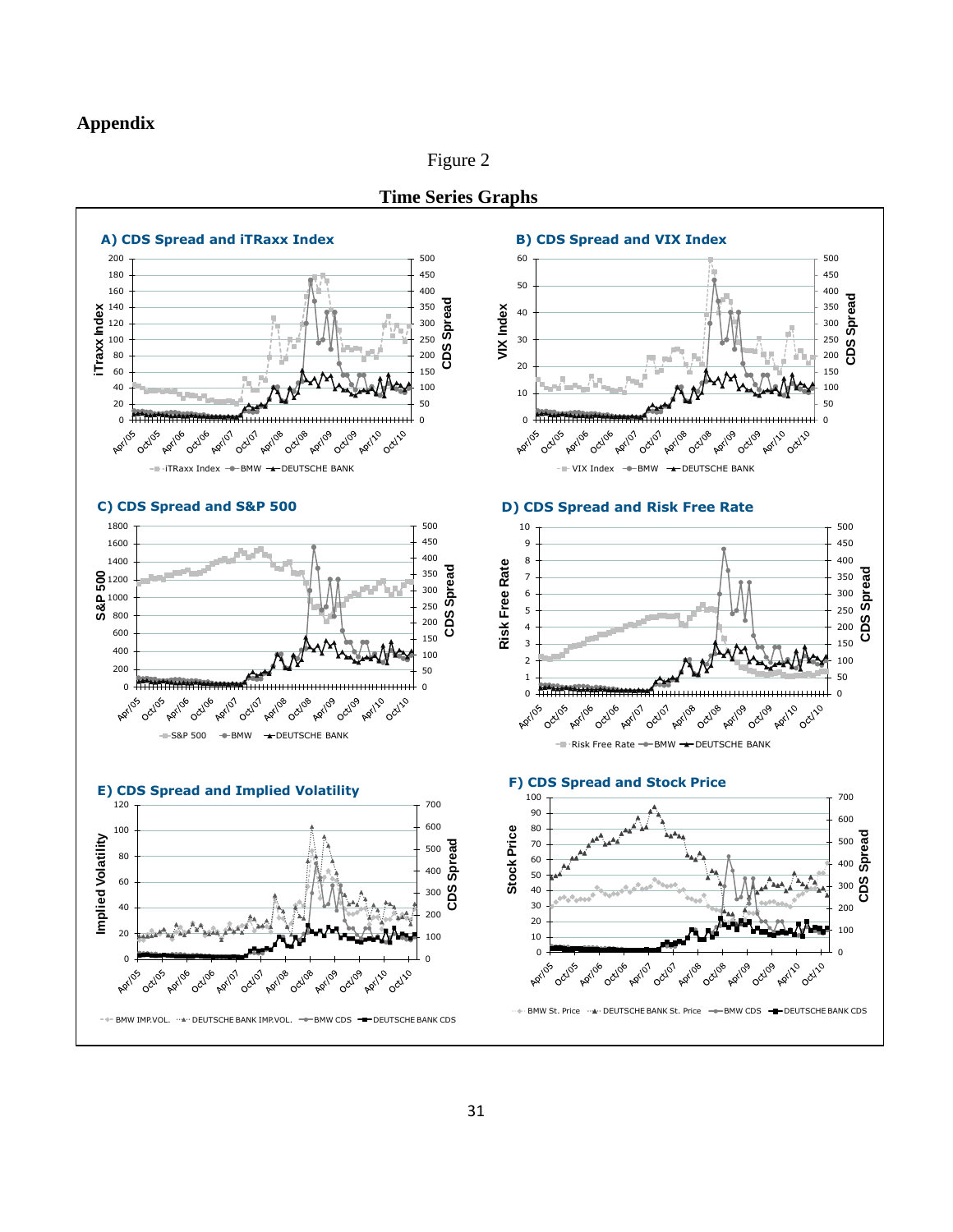### **Co-integration Analyses Results with Structural Break**

| <b>Reference Entity</b>   | Aviva     |           | <b>Bayer</b>   |           | <b>BMW</b>     |               | <b>Deutsche Bank</b> |               | <b>Imperial Tobacco</b> |              |           | <b>Philips Electronics</b> | <b>Tesco</b> |           |           | <b>Total</b> |           | Vinci     | <b>Vodafone</b> |                |
|---------------------------|-----------|-----------|----------------|-----------|----------------|---------------|----------------------|---------------|-------------------------|--------------|-----------|----------------------------|--------------|-----------|-----------|--------------|-----------|-----------|-----------------|----------------|
| Model                     | Model 2   | Model 3   | <b>Model 2</b> | Model 3   | <b>Model 2</b> | Model 3       | Model 2              | Model 3       | Model 2                 | Model 3      | Model 2   | Model 3                    | Model 2      | Model 3   | Model 2   | Model 3      | Model 2   | Model 3   | Model 2         | Model 3        |
| <b>Break Date</b>         | Mar-09    | Feb-07    | Mar-09         | $Mav-08$  | $Oct-08$       | <b>Nov-08</b> | Apr-09               | <b>Jul-08</b> | Dec-09                  | Oct-08       | Mar-08    | Mar-08                     | Dec-08       | Dec-08    | Sep-08    | Sep-08       | $Nov-07$  | Jan-09    | <b>Dec-07</b>   | <b>Nov-08</b>  |
| <b>Intercept</b>          | $-66.6$   | $-68.9**$ | 8.70           | 8.66      | 67.9*          | 24.9          | $-35.7**$            | $-35.8**$     | $-56.9**$               | $-47.8*$     | $31.5**$  | 16.2                       | 7.90         | 9.47      | $-12.9$   | $-1.57$      | $-28.7$   | $-34.8**$ | $-27.5**$       | $-24.6**$      |
|                           | $(-1.36)$ | $(-2.00)$ | (1.62)         | (1.49)    | (1.91)         | (0.42)        | $(-2.11)$            | $(-2.27)$     | $(-2.41)$               | $(-1.90)$    | (2.69)    | (0.96)                     | (1.37)       | (1.52)    | $(-0.78)$ | $(-0.10)$    | $(-1.49)$ | $(-2.83)$ | $(-3.40)$       | $(-2.59)$      |
| <b>Dummy</b>              | 54.2**    | $-38.1$   | $-9.00**$      | 45.9      | $36.3**$       | 64.8          | $27.5***$            | 11.9          | $-54.3**$               | $-14.0$      | $-8.87*$  | 34.7                       | $49.4**$     | $63.5*$   | $17.9**$  | $-45.0$      | 17.03     | 257.9**   | $-9.54**$       | 9.69           |
|                           | (4.45)    | $(-0.38)$ | $(-3.17)$      | (1.40)    | (2.71)         | (0.81)        | (6.15)               | (0.28)        | $(-4.20)$               | $(-0.13)$    | $(-1.86)$ | (1.44)                     | (11.8)       | (1.94)    | (4.62)    | $(-0.84)$    | (1.53)    | (2.40)    | $(-2.14)$       | (0.42)         |
| iTraxx Index              | $1.41**$  | $1.81**$  | $0.58**$       | $0.54**$  | $0.56**$       | 0.40          | $0.86**$             | $0.74**$      | $1.52**$                | $1.08**$     | $0.72**$  | $0.57**$                   | $0.22**$     | 0.23      | $0.47**$  | $0.33**$     | $0.71**$  | $1.21**$  | $0.94**$        | $0.98**$       |
|                           | (5.93)    | (10.06)   | (9.02)         | (6.76)    | (2.05)         | (1.14)        | (7.37)               | (4.51)        | (7.60)                  | (4.25)       | (7.93)    | (3.65)                     | (3.94)       | (0.00)    | (7.20)    | (4.42)       | (3.35)    | (9.89)    | (13.9)          | (12.6)         |
| <b>VIX Index</b>          | $-5.43**$ | $-1.13$   | $-0.42$        | $-0.06$   | $2.26*$        | 2.07          | $-0.24$              | $1.55*$       | 1.57                    | $2.54**$     | $-0.51$   | 0.33                       | $0.81**$     | $1.00**$  | $-0.69$   | 0.60         | $-0.74$   | $-0.26$   | $-0.69*$        | $-0.5$         |
|                           | $(-4.72)$ | $(-1.10)$ | $(-1.20)$      | $(-0.12)$ | (1.71)         | (1.33)        | $(-0.39)$            | (1.64)        | (1.56)                  | (1.97)       | $(-1.17)$ | (0.41)                     | (3.80)       | (4.10)    | $(-1.57)$ | (1.25)       | $(-0.80)$ | $(-0.36)$ | $(-1.65)$       | $(-0.93)$      |
| <b>Implied Volatility</b> | $2.76**$  | 0.07      | $0.41*$        | 0.21      | 0.82           | 0.99          | 0.32                 | $-0.03$       | $1.86**$                | 1.6          | 0.07      | $-0.19$                    | $0.90**$     | $0.70**$  | $0.93**$  | 0.07         | $2.25**$  | $1.43**$  | $1.16**$        | $1.11**$       |
|                           | (6.40)    | (1.35)    | (1.91)         | (0.74)    | (0.98)         | (1.03)        | (1.13)               | $(-0.7)$      | (2.14)                  | (1.25)       | (0.23)    | $(-0.31)$                  | (3.62)       | (2.35)    | (2.76)    | (0.17)       | (4.59)    | (3.54)    | (4.40)          | (3.44)         |
| <b>Stock Price</b>        | 0.09      | $-0.00$   | $-0.09$        | $-0.06$   | $-3.15**$      | $-1.81$       | 0.32                 | 0.1           | $\overline{0}$          | $\mathbf{0}$ | $-1.02**$ | $-0.39$                    | $-0.08**$    | $-0.08**$ | $-0.06$   | $-0.24$      | $-0.06$   | 0.05      | 0.08            | 0.01           |
|                           | (1.18)    | $(-0.01)$ | $(-0.72)$      | $(-0.47)$ | $(-4.35)$      | $(-1.35)$     | (1.61)               | (0.50)        | $(-0.44)$               | $(-0.43)$    | $(-2.60)$ | $(-0.59)$                  | $(-5.11)$    | $(-4.68)$ | $(-0.17)$ | $(-0.68)$    | $(-0.14)$ | $(-0.20)$ | (1.34)          | $(-0.24)$      |
| Dummy*iTraxx Index        |           | $-1.08**$ |                | 0.09      |                | $1.27**$      |                      | $-0.08$       |                         | 0.08         |           | 0.26                       |              | 0.01      |           | $0.45**$     |           | $-0.65**$ |                 | $-0.14$        |
|                           |           | $(-2.75)$ |                | (0.53)    |                | $(-2.05)$     |                      | $(-0.36)$     |                         | (0.17)       |           | (1.35)                     |              | (0.12)    |           | (3.24)       |           | $(-2.27)$ |                 | $(-0.94)$      |
| Dummy*VIX Index           |           | $-2.32$   |                | $-1.41*$  |                | $-1.67$       |                      | $-2.48**$     |                         | $-5.24**$    |           | $-1.53$                    |              | $-0.81$   |           | $-3.71**$    |           | $-2.02$   |                 | $-0.28$        |
|                           |           | $(-1.24)$ |                | $(-1.68)$ |                | $(-0.62)$     |                      | $(-2.13)$     |                         | $(-2.18)$    |           | $(-1.60)$                  |              | $(-1.43)$ |           | $(-4.50)$    |           | $(-1.43)$ |                 | $(-0.31)$      |
| Dummy*Implied Volatility  |           | $4.32**$  |                | 0.23      |                | $-0.82$       |                      | 0.71          |                         | $9.3**$      |           | 0.28                       |              | 0.54      |           | $2.34**$     |           | $-0.99$   |                 | 0.03           |
|                           |           | (6.64)    |                | (0.41)    |                | $(-0.49)$     |                      | (1.14)        |                         | $(-3.47)$    |           | $(-0.38)$                  |              | (0.74)    |           | (3.55)       |           | $(-0.79)$ |                 | $(-0.06)$      |
| <b>Dummy*Stock Price</b>  |           | 0.14      |                | $-0.76$   |                | $-2.29$       |                      | $1.11*$       |                         | $-0.03$      |           | $-1.75**$                  |              | $-0.02$   |           | 1.32         |           | $-3.68$   |                 | $\overline{0}$ |
|                           |           | $(-0.74)$ |                | $(-1.61)$ |                | $(-1.40)$     |                      | $(-1.81)$     |                         | $(-0.72)$    |           | $(-2.03)$                  |              | $(-0.34)$ |           | $(-1.05)$    |           | $(-1.74)$ |                 | $(-0.00)$      |

**Model 2** Shift in the Intercept of the Cointegrating Relationship<br>**Model 3** Shift in the Intercept and Slope of the Cointegrating Re

Shift in the Intercept and Slope of the Cointegrating Relationship

\*,\*\* indicates t statistics that are significant at the 10% and 5 % percent level respectively.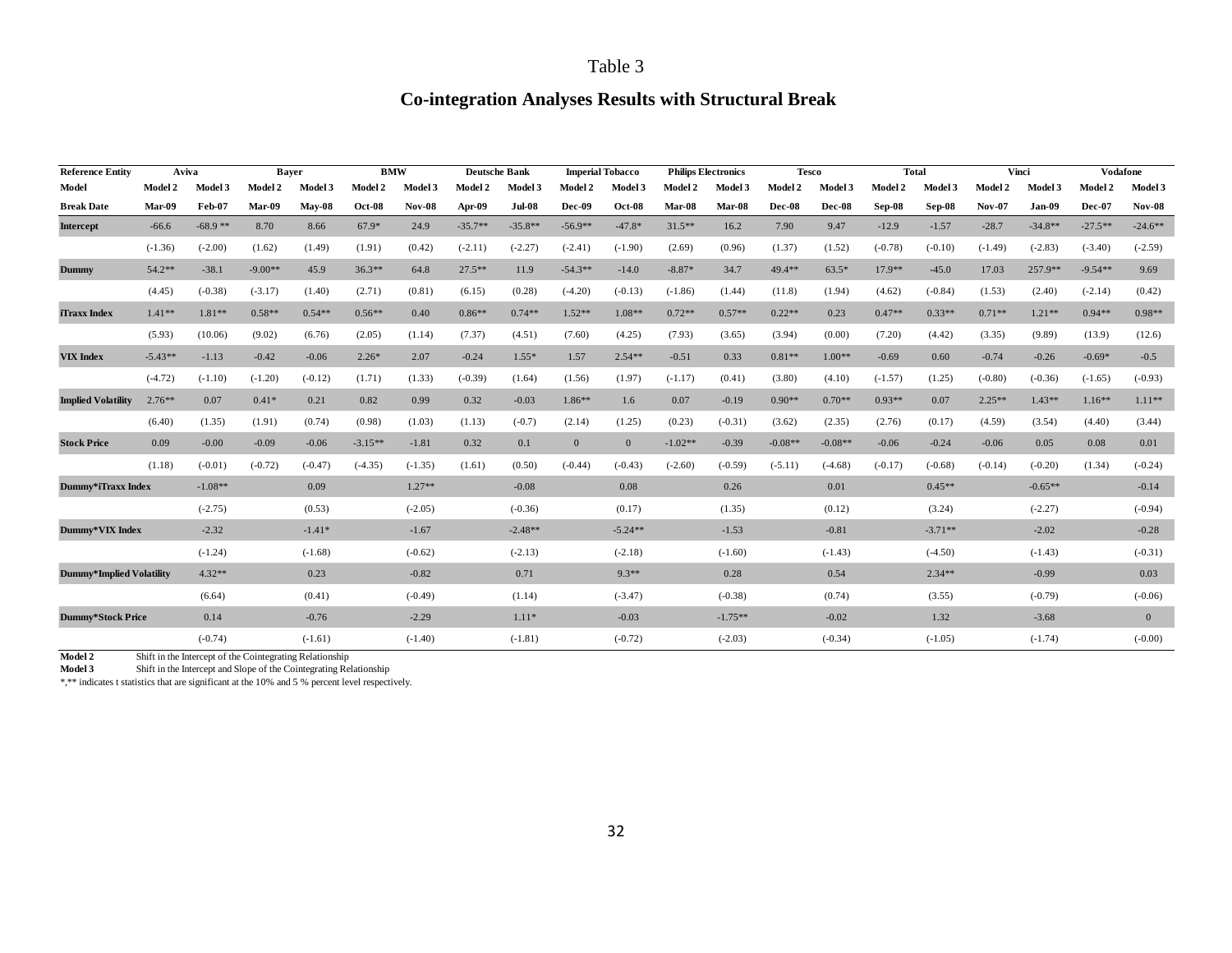### **Univariate Analyses Results on CDS Spread Change**

| <b>Reference Entity</b>  |                 | Aviva       |               | <b>Bayer</b>           |                 | <b>BMW</b> |                  | <b>Deutsche Bank</b> | <b>Imperial</b> |           |           | <b>Philips</b> |                  | <b>Tesco</b> | Total     |           | Vinci         |           | Vodafone                    |           |
|--------------------------|-----------------|-------------|---------------|------------------------|-----------------|------------|------------------|----------------------|-----------------|-----------|-----------|----------------|------------------|--------------|-----------|-----------|---------------|-----------|-----------------------------|-----------|
| <b>Break Date</b>        |                 | December 07 | December 07   |                        | July 08         |            | December 07      |                      | May 08          |           |           | December 07    | <b>August 08</b> |              | August 08 |           | December 07   |           | December 07                 |           |
|                          | After<br>Before |             | <b>Before</b> | After<br><b>Before</b> |                 | After      | <b>Before</b>    | After                | Before          | After     | Before    | After          | <b>Before</b>    | After        | Before    | After     | <b>Before</b> | After     | Before                      | After     |
| <b>Counterparty Risk</b> | $-0.29$         | $-0.08$     | $-0.73**$     | $-0.60**$              | $-0.73$         | $-2.28**$  | $-0.02$          | 0.27                 | $-0.74$         | $-2.00**$ | $-0.21$   | $-0.62**$      | 0.06             | $-0.45**$    | 0.44      | $-0.71**$ | $-0.63$       | $-1.56**$ | $-0.43$                     | $-0.88**$ |
|                          | $(-0.71)$       | $(-0.16)$   | $(-2.20)$     | $(-4.82)$              | $(-1.48)$       | $(-4.06)$  | $(-0.06)$        | (0.74)               | $(-1.30)$       | $(-2.33)$ | $(-0.96)$ | $(-3.14)$      | (0.22)           | $(-2.43)$    | (1.14)    | $(-4.80)$ | $(-1.64)$     | $(-4.40)$ | $(-1.31)$                   | $(-2.96)$ |
| ${\bf R}^2$              | 15%             | 0%          | 17%           | 36%                    | 8%              | 29%        | 0%               | 2%                   | 6%              | 35%       | 3%        | 25%            | 0%               | 21%          | 14%       | 41%       | 9%            | 50%       | 7%                          | 28%       |
|                          |                 |             |               |                        |                 |            |                  |                      |                 |           |           |                |                  |              |           |           |               |           |                             |           |
| iTraxx Index             | $1**$           | $1.27**$    | $0.8**$       | $0.42**$               | $0.83**$        | $2.04**$   | $0.69**$         | $0.63**$             | $0.92**$        | $1.64**$  | $0.46**$  | $0.55**$       | $0.45**$         | $0.68**$     | $0.4**$   | $0.45**$  | $0.86**$      | $1.05**$  | $0.76**$                    | $1**$     |
|                          | (4.30)          | (3.80)      | (6.96)        | (3.41)                 | (9.65)          | (2.51)     | (8.92)           | (2.18)               | (5.88)          | (2.04)    | (5.39)    | (3.64)         | (6.67)           | (4.90)       | (5.39)    | (2.16)    | (10.42)       | (3.62)    | (14.66)                     | (5.35)    |
| ${\bf R}^2$              | 74%             | 22%         | 80%           | 28%                    | 82%             | 22%        | 70%              | 17%                  | 66%             | 24%       | 55%       | 28%            | 77%              | 56%          | 57%       | 17%       | 66%           | 36%       | 88%                         | 56%       |
|                          |                 |             |               |                        |                 |            |                  |                      |                 |           |           |                |                  |              |           |           |               |           |                             |           |
| <b>S&amp;P 500 Index</b> | $-2.55**$       | $-1.89$     | $-2.13**$     |                        | $-0.6 - 2.96**$ |            | $-2.73 - 1.70**$ | $-1.06$              | $-3.91**$       | $-3.09$   | $-1.3**$  | $-0.41$        | $-1.63**$        | $-1.65**$    | $-1.58**$ | $-0.31$   | $-2.32**$     |           | $-1.66$ $-1.78**$ $-2.08**$ |           |
|                          | $(-2.61)$       | .16)        | $(-5.15)$     | 1.06)                  | $(-4.82)$       | $(-1.06)$  | $(-3.38)$        | $-1.04$              | $(-4.64)$       | $(-1.26)$ | $(-3.41)$ | $(-0.62)$      | $(-5.79)$        | $(-4.84)$    | $(-4.00)$ | $(-0.45)$ | $(-4.20)$     | $(-1.16)$ | $(-3.50)$                   | $(-2.71)$ |
| ${\bf R}^2$              | 47%             | 5%          | 56%           | 6%                     | 47%             | 7%         | 42%              | 5%                   | 54%             | 14%       | 42%       | 2%             | 56%              | 55%          | 47%       | 1%        | 47%           | 10%       | 48%                         | 27%       |

The *t* -statistics (in parantheses) are based on the White (1980) heteroskedastic-consistent estimate of the covariance matrix.

\*,\*\* indicates t statistics that are significant at the 10% and 5 % percent level respectively.

Before indicates Before Break Date and After indicates After Break Date.